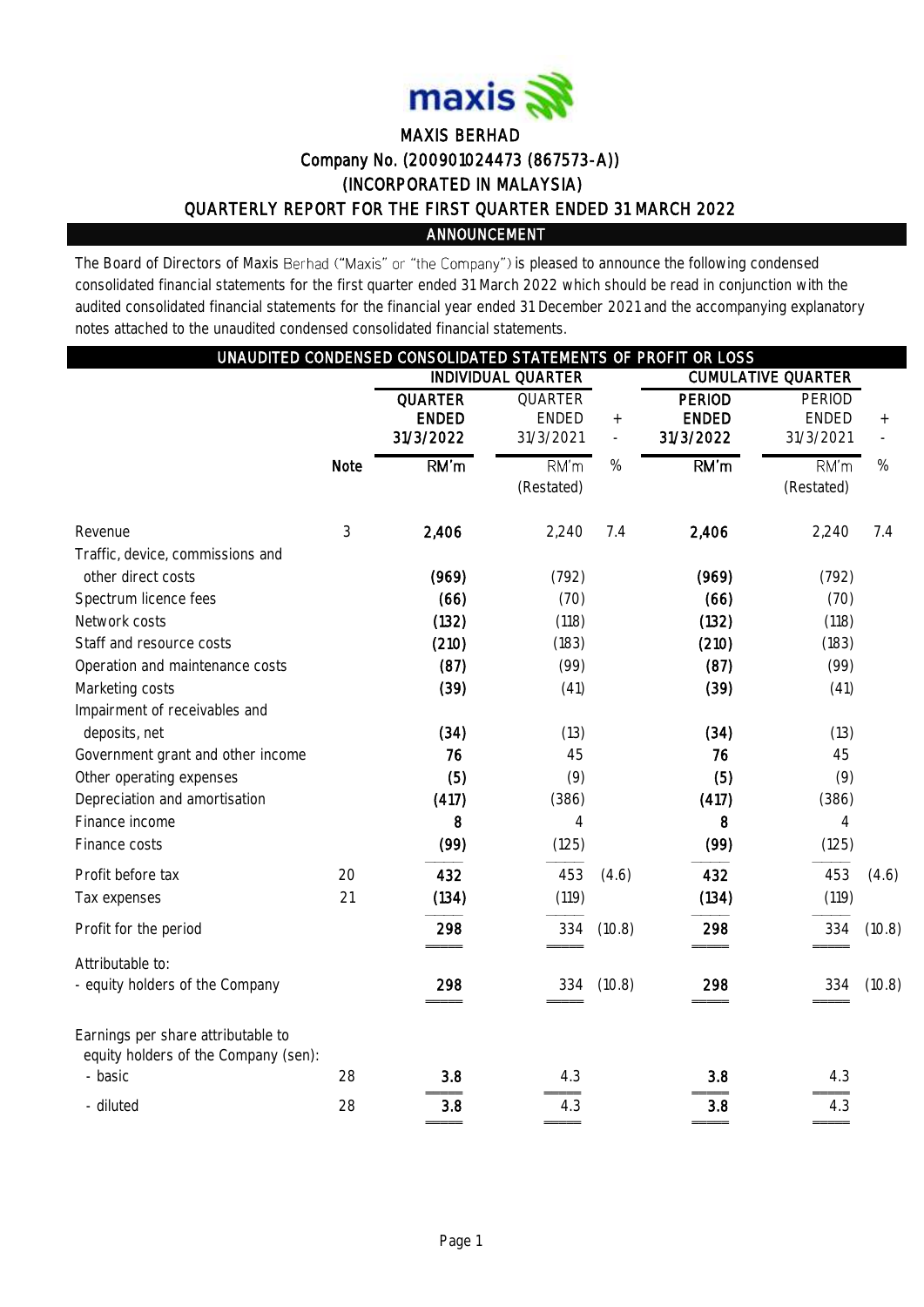

# MAXIS BERHAD Company No. (200901024473 (867573-A)) (INCORPORATED IN MALAYSIA) QUARTERLY REPORT FOR THE FIRST QUARTER ENDED 31 MARCH 2022

# UNAUDITED CONDENSED CONSOLIDATED STATEMENTS OF COMPREHENSIVE INCOME

|                                                                   |                | <b>INDIVIDUAL QUARTER</b> |               | <b>CUMULATIVE QUARTER</b> |
|-------------------------------------------------------------------|----------------|---------------------------|---------------|---------------------------|
|                                                                   | <b>QUARTER</b> | QUARTER                   | <b>PERIOD</b> | PERIOD                    |
|                                                                   | <b>ENDED</b>   | <b>ENDED</b>              | <b>ENDED</b>  | <b>ENDED</b>              |
|                                                                   | 31/3/2022      | 31/3/2021                 | 31/3/2022     | 31/3/2021                 |
|                                                                   | RM'm           | RM'm                      | RM'm          | RM'm                      |
| Profit for the period                                             | 298            | 334                       | 298           | 334                       |
| Other comprehensive income                                        |                |                           |               |                           |
| Item that will be reclassified<br>subsequently to profit or loss: |                |                           |               |                           |
| Net change in cash flow hedge                                     | 2              | 10                        | 2             | 10                        |
| Total comprehensive income for the period                         | 300            | 344                       | 300           | 344                       |
|                                                                   |                |                           |               |                           |
| Attributable to equity holders of the                             |                |                           |               |                           |
| Company                                                           | 300            | 344                       | 300           | 344                       |
|                                                                   |                |                           |               |                           |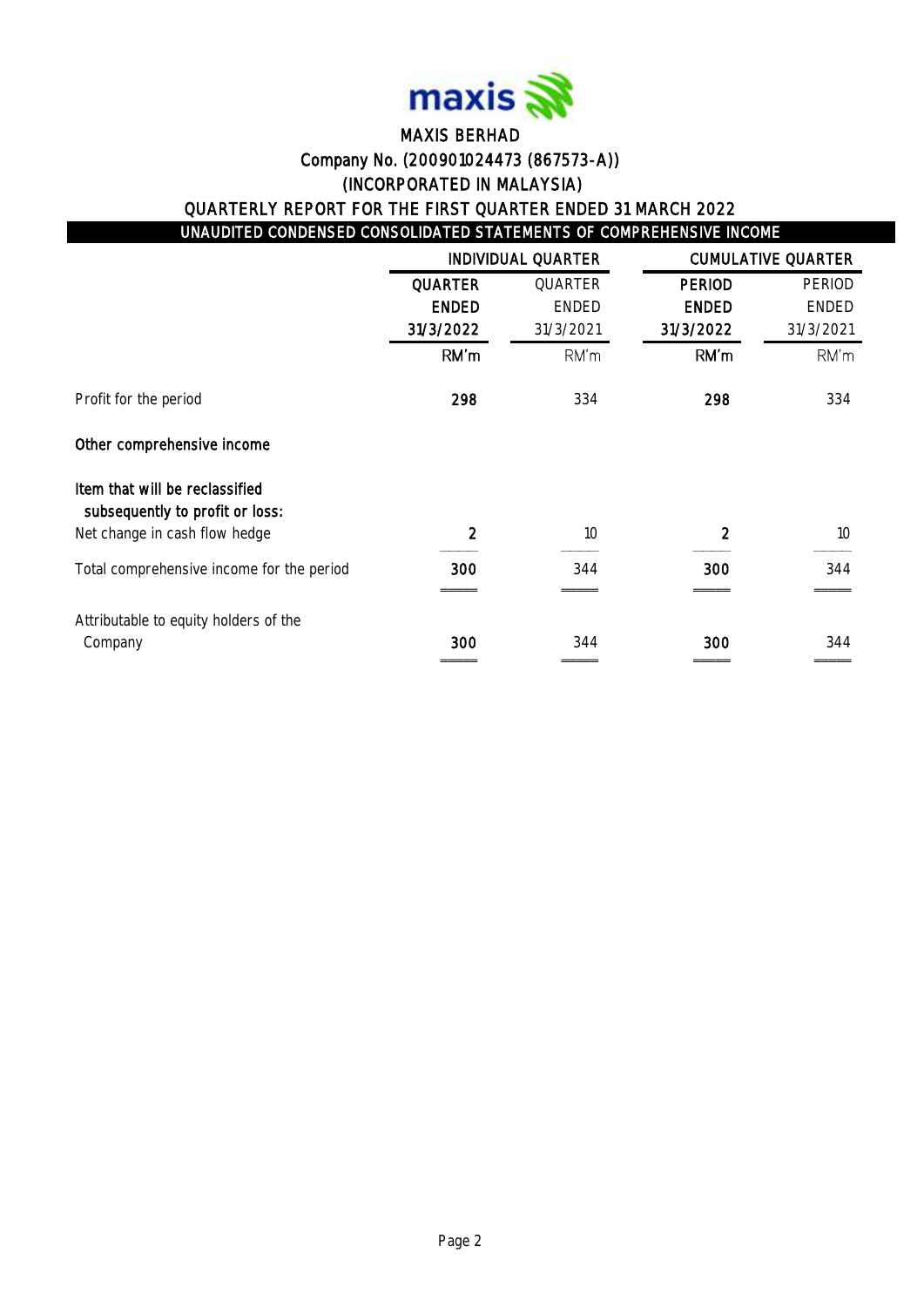

# MAXIS BERHAD Company No. (200901024473 (867573-A)) (INCORPORATED IN MALAYSIA)

QUARTERLY REPORT FOR THE FIRST QUARTER ENDED 31 MARCH 2022

|                                                                                |      | AS AT     | AS AT      |
|--------------------------------------------------------------------------------|------|-----------|------------|
|                                                                                |      | 31/3/2022 | 31/12/2021 |
|                                                                                | Note | RM'm      | RM'm       |
| Non-current assets                                                             |      |           |            |
| Property, plant and equipment                                                  | 9    | 5,207     | 5,193      |
| Intangible assets <sup>(1)</sup>                                               |      | 11,546    | 11,474     |
| Right-of-use assets                                                            |      | 1,863     | 1,854      |
| Financial assets at fair value through other<br>comprehensive income ("FVOCI") |      | 4         | 4          |
| Receivables, deposits and prepayments                                          | 25   | 1,128     | 915        |
| Deferred tax assets                                                            |      |           |            |
|                                                                                |      | 19,748    | 19,440     |
| Current assets                                                                 |      |           |            |
| Inventories                                                                    |      | 4         | 5          |
| Receivables, deposits and prepayments                                          | 25   | 1,832     | 1,807      |
| Amounts due from related parties                                               |      | 9         |            |
| Derivative financial instruments                                               | 24   |           |            |
| Tax recoverable                                                                |      |           |            |
| Deposits, cash and bank balances                                               |      | 531       | 1,191      |
|                                                                                |      | 2,376     | 3,003      |
| <b>Total assets</b>                                                            |      | 22,124    | 22,443     |
| <b>Current liabilities</b>                                                     |      |           |            |
| Provisions for liabilities and charges                                         |      | 51        | 137        |
| Payables and accruals                                                          |      | 3,927     | 4,055      |
| Amounts due to related parties                                                 |      | 21        | 20         |
| Borrowings                                                                     | 23   | 768       | 2,034      |
| Derivative financial instruments<br>Taxation                                   | 24   | 6<br>110  | 9<br>19    |
|                                                                                |      |           |            |
|                                                                                |      | 4,883     | 6,274      |
| Net current liabilities                                                        |      | (2,507)   | (3,271)    |

Notes:

Less than RM1 million.

<sup>(1)</sup> Includes intangible assets arising from business combination comprising goodwill and telecommunications licenses of RM9,689 million (2021: RM9,581 million) and spectrum rights of RM1,307 million (2021: RM1,337 million).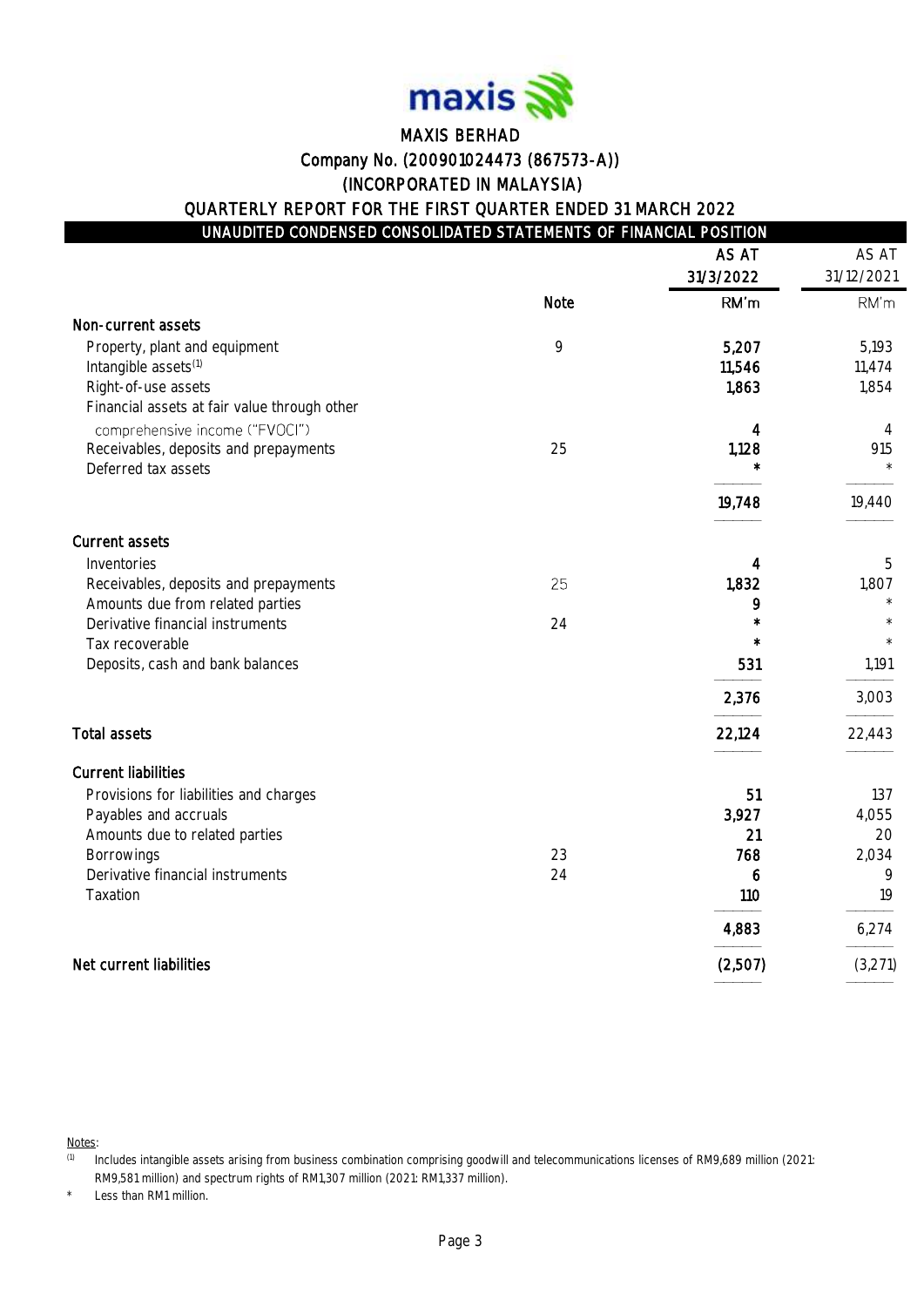

# MAXIS BERHAD Company No. (200901024473 (867573-A)) (INCORPORATED IN MALAYSIA)

QUARTERLY REPORT FOR THE FIRST QUARTER ENDED 31 MARCH 2022

| UNAUDITED CONDENSED CONSOLIDATED STATEMENTS OF FINANCIAL POSITION (CONTINUED) <sup> </sup> |                                   |        |
|--------------------------------------------------------------------------------------------|-----------------------------------|--------|
|                                                                                            | $\lambda$ $\sim$ $\lambda$ $\tau$ | $\sim$ |

|                                        |      | AS AT<br>31/3/2022 | AS AT<br>31/12/2021 |
|----------------------------------------|------|--------------------|---------------------|
|                                        | Note | RM'm               | RM'm                |
| Non-current liabilities                |      |                    |                     |
| Provisions for liabilities and charges |      | 339                | 335                 |
| Payables and accruals                  |      | 177                | 145                 |
| <b>Borrowings</b>                      | 23   | 9,162              | 8,056               |
| Deferred tax liabilities               |      | 923                | 908                 |
|                                        |      | 10,601             | 9,444               |
| Net assets                             |      | 6,640              | 6,725               |
| Equity                                 |      |                    |                     |
| Share capital                          |      | 2,564              | 2,564               |
| Reserves                               |      | 4,076              | 4,161               |
| <b>Total equity</b>                    |      | 6,640              | 6,725               |
| Net assets per share (RM)              |      | 0.85               | 0.86                |
|                                        |      |                    |                     |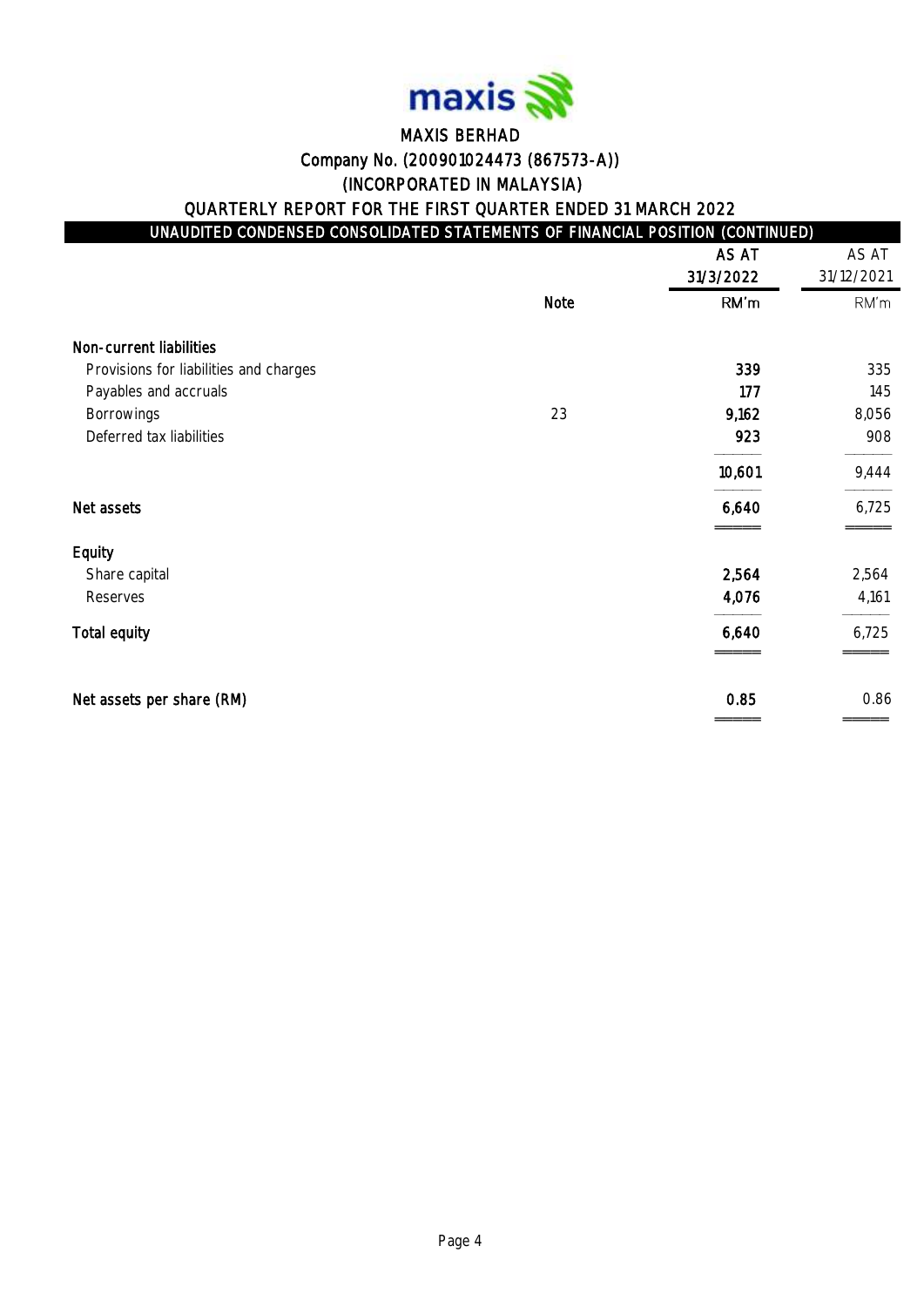

# MAXIS BERHAD Company No. (200901024473 (867573-A)) (INCORPORATED IN MALAYSIA)

### QUARTERLY REPORT FOR THE FIRST QUARTER ENDED 31 MARCH 2022

| UNAUDITED CONDENSED CONSOLIDATED STATEMENTS OF CHANGES IN EQUITY |                |         |                       |              |                |          |        |
|------------------------------------------------------------------|----------------|---------|-----------------------|--------------|----------------|----------|--------|
|                                                                  |                |         |                       | Reserve      |                |          |        |
|                                                                  |                |         |                       | arising from |                |          |        |
|                                                                  |                | Share   | Merger                | reverse      | Other          | Retained | Total  |
| Period ended 31/3/2022                                           | Note           | capital | relief <sup>(2)</sup> | acquisition  | reserves       | earnings | equity |
|                                                                  |                | RM'm    | RM'm                  | RM'm         | RM'm           | RM'm     | RM'm   |
| At 1/1/2022                                                      |                | 2,564   | 22,729                | (22, 729)    | 64             | 4,097    | 6,725  |
| Profit for the period                                            |                |         |                       |              |                | 298      | 298    |
| Other comprehensive income for the period                        |                |         |                       |              | 2              |          | 2      |
| Total comprehensive income for the period                        |                |         |                       |              | $\overline{2}$ | 298      | 300    |
| Dividends provided for or paid                                   | $\overline{7}$ |         |                       |              |                | (391)    | (391)  |
| Long-term Incentive Plan ("LTIP") and incentive arrangement:     |                |         |                       |              |                |          |        |
| - share-based payment expense                                    |                |         |                       | $\sim$       | 6              | $\sim$   | 6      |
| At 31/3/2022                                                     |                | 2,564   | 22,729                | (22, 729)    | 72             | 4,004    | 6,640  |
|                                                                  |                |         |                       |              |                |          |        |

Note:

(2) Pursuant to Section 60(4)(a) of the Companies Act, 1965, the premium on the shares issued by the Company as consideration for the acquisition of subsidiaries during the financial year ended 31 December 2009 is not recorded as share premium. The difference between the issue price and the nominal value of shares issued is classified as merger relief.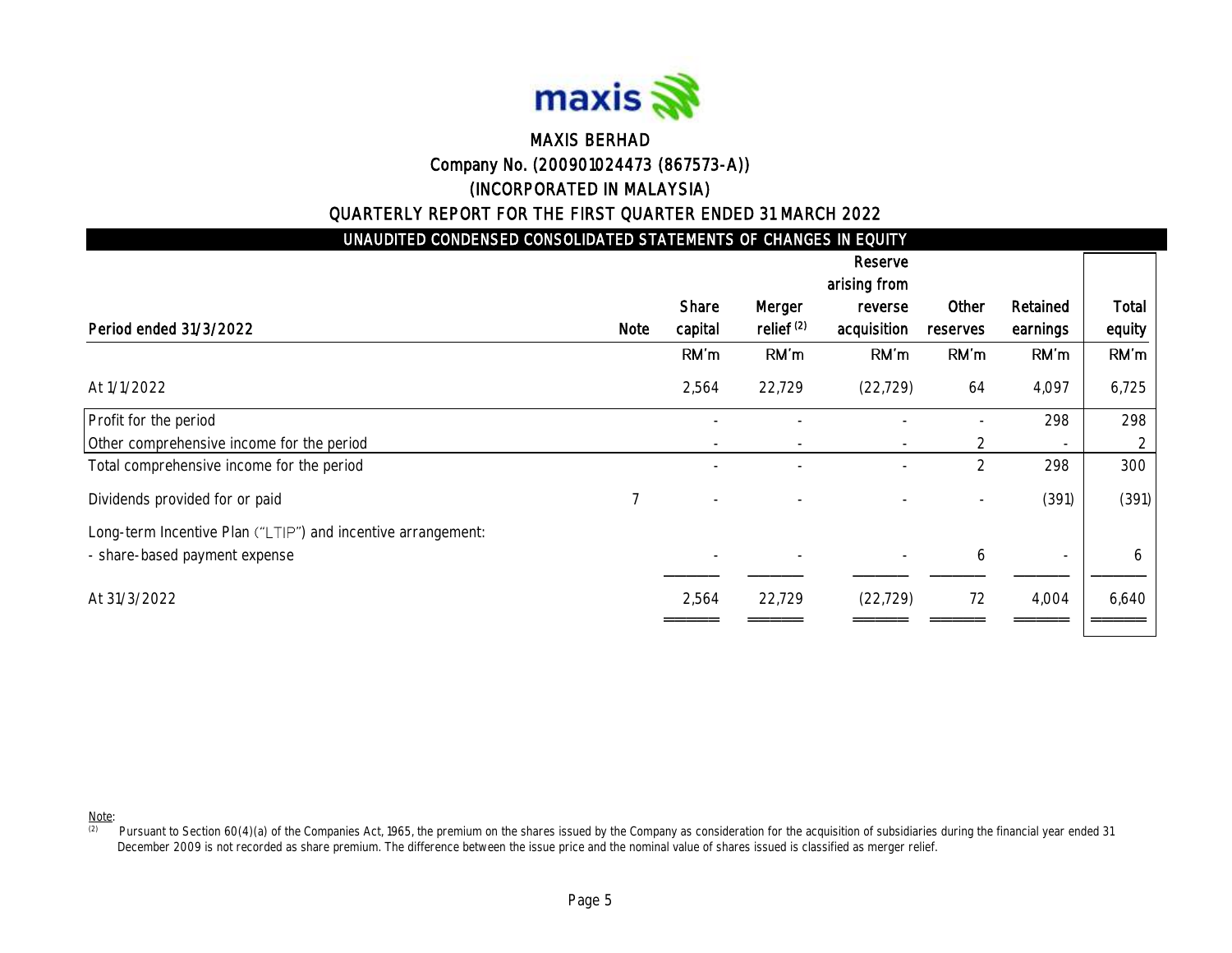

### MAXIS BERHAD Company No. (200901024473 (867573-A)) (INCORPORATED IN MALAYSIA)

### QUARTERLY REPORT FOR THE FIRST QUARTER ENDED 31 MARCH 2022

UNAUDITED CONDENSED CONSOLIDATED STATEMENTS OF CHANGES IN EQUITY (CONTINUED)

|                                           |         |                          | Reserve                  |                 |                          |        |
|-------------------------------------------|---------|--------------------------|--------------------------|-----------------|--------------------------|--------|
|                                           |         |                          | arising from             |                 |                          |        |
|                                           | Share   | Merger                   | reverse                  | Other           | Retained                 | Total  |
| Period ended 31/3/2021                    | capital | relief <sup>(2)</sup>    | acquisition              | reserves        | earnings                 | equity |
|                                           | RM'm    | RM'm                     | RM'm                     | RM'm            | RM'm                     | RM'm   |
| At 1/1/2021                               | 2,547   | 22,729                   | (22, 729)                | 49              | 4,119                    | 6,715  |
| Profit for the period                     |         |                          |                          |                 | 334                      | 334    |
| Other comprehensive income for the period | $\sim$  | $\overline{\phantom{a}}$ | $\sim$                   | 10 <sup>°</sup> | $\overline{\phantom{a}}$ | 10     |
| Total comprehensive income for the period | -       |                          | $\overline{\phantom{a}}$ | 10              | 334                      | 344    |
| Dividends provided for or paid            |         |                          |                          |                 | (391)                    | (391)  |
| LTIP and incentive arrangement:           |         |                          |                          |                 |                          |        |
| - share-based payment expense             |         |                          |                          | 6               | $\overline{\phantom{a}}$ | 6      |
| At 31/3/2021                              | 2,547   | 22,729                   | (22, 729)                | 65              | 4,062                    | 6,674  |
|                                           |         |                          |                          |                 |                          |        |

Note:

<sup>(2)</sup> Pursuant to Section 60(4)(a) of the Companies Act, 1965, the premium on the shares issued by the Company as consideration for the acquisition of subsidiaries during the financial year ended 31 December 2009 is not recorded as share premium. The difference between the issue price and the nominal value of shares issued is classified as merger relief.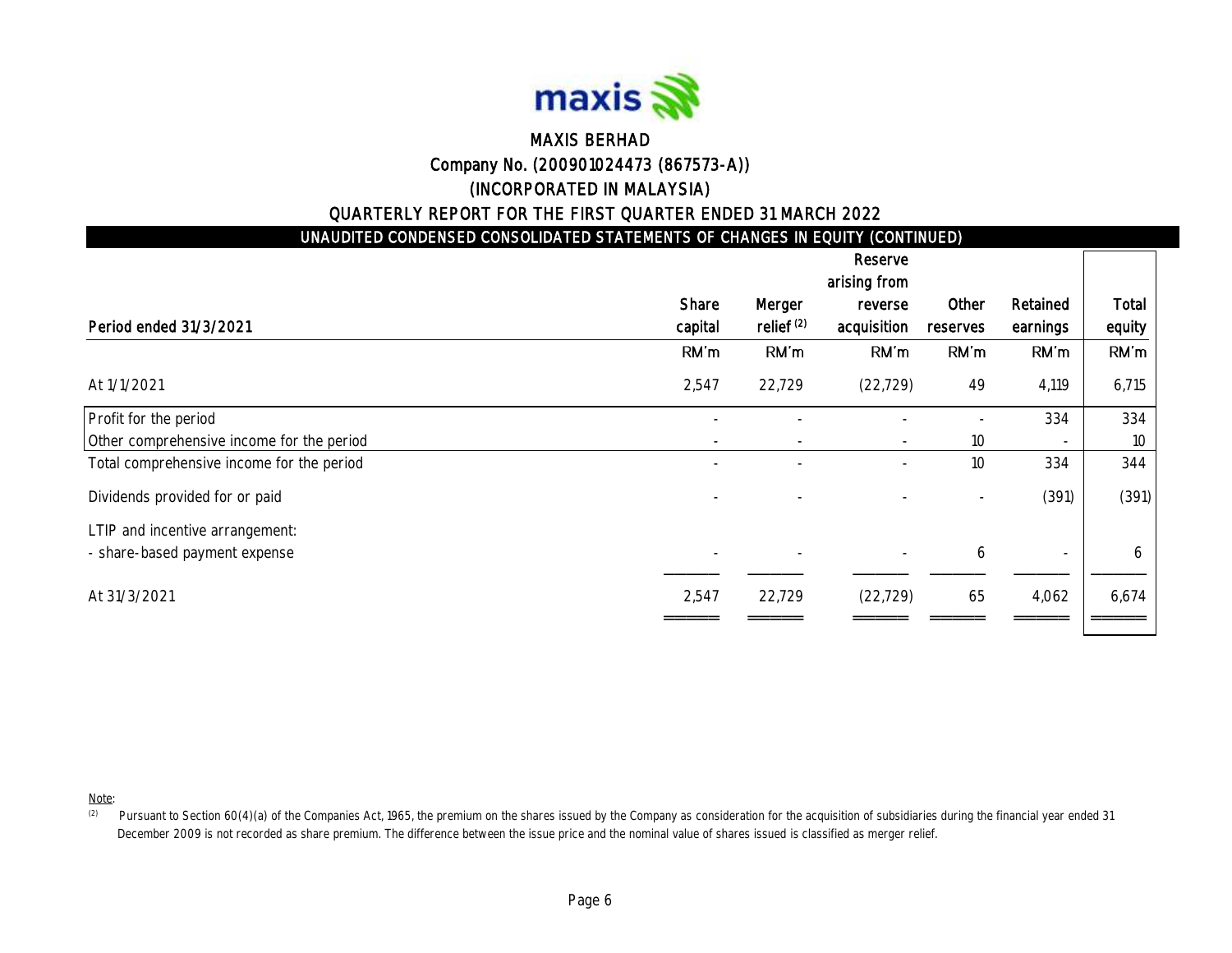

### MAXIS BERHAD Company No. (200901024473 (867573-A)) (INCORPORATED IN MALAYSIA) QUARTERLY REPORT FOR THE FIRST QUARTER ENDED 31 MARCH 2022

# UNAUDITED CONDENSED CONSOLIDATED STATEMENTS OF CASH FLOWS

|                                                                             | <b>PERIOD</b> | PERIOD     |
|-----------------------------------------------------------------------------|---------------|------------|
|                                                                             | <b>ENDED</b>  | ENDED      |
|                                                                             | 31/3/2022     | 31/3/2021  |
|                                                                             | RM'm          | RM'm       |
|                                                                             |               | (Restated) |
| CASH FLOWS FROM OPERATING ACTIVITIES                                        |               |            |
| Profit for the period                                                       | 298           | 334        |
| Adjustments for:<br>- non-cash items                                        | 546           |            |
| - finance costs                                                             | 99            | 451<br>125 |
| - finance income                                                            | (8)           | (4)        |
| - tax expenses                                                              | 134           | 119        |
| Government grant received                                                   |               | 6          |
| Payments for provision for liabilities and charges                          | (130)         | (113)      |
| Operating cash flows before working capital changes                         | 939           | 918        |
| Changes in working capital                                                  | (433)         | (216)      |
| Cash flows from operations                                                  | 506           | 702        |
| Interest received                                                           | 6             | 3          |
| Tax paid                                                                    | (28)          | (104)      |
| Tax refund                                                                  |               |            |
| Net cash flows from operating activities                                    | 484           | 601        |
| CASH FLOWS FROM INVESTING ACTIVITIES                                        |               |            |
| Purchase of property, plant and equipment and intangible assets             | (299)         | (154)      |
| Consideration paid for business combinations                                | (107)         |            |
| Government grant received                                                   |               | 66         |
| Proceeds from disposal of property, plant and equipment                     |               |            |
| Placement of deposits with maturity of more than three months               |               | $^{\star}$ |
| Net cash flows used in investing activities                                 | (406)         | (88)       |
| CASH FLOWS FROM FINANCING ACTIVITIES                                        |               |            |
| Drawdown of borrowings                                                      | 1,100         | 700        |
| Repayment of borrowings                                                     | (1,250)       | (400)      |
| Repayment of lease liabilities                                              | (98)          | (67)       |
| Payments of finance costs                                                   | (99)          | (139)      |
| Ordinary share dividends paid                                               | (391)         | (391)      |
| Net cash flows used in financing activities                                 | (738)         | (297)      |
| NET CHANGE IN CASH AND CASH EQUIVALENTS                                     | (660)         | 216        |
| CASH AND CASH EQUIVALENTS AT THE BEGINNING OF THE FINANCIAL PERIOD          | 1,164         | 705        |
| CASH AND CASH EQUIVALENTS AT THE END OF THE FINANCIAL PERIOD <sup>(3)</sup> | 504           | 921        |
|                                                                             |               |            |

Notes:

<sup>(3)</sup> The difference between the cash and cash equivalents and deposits, cash and bank balances represents deposits with financial institutions that carry maturity periods of more than three months.

Less than RM1 million.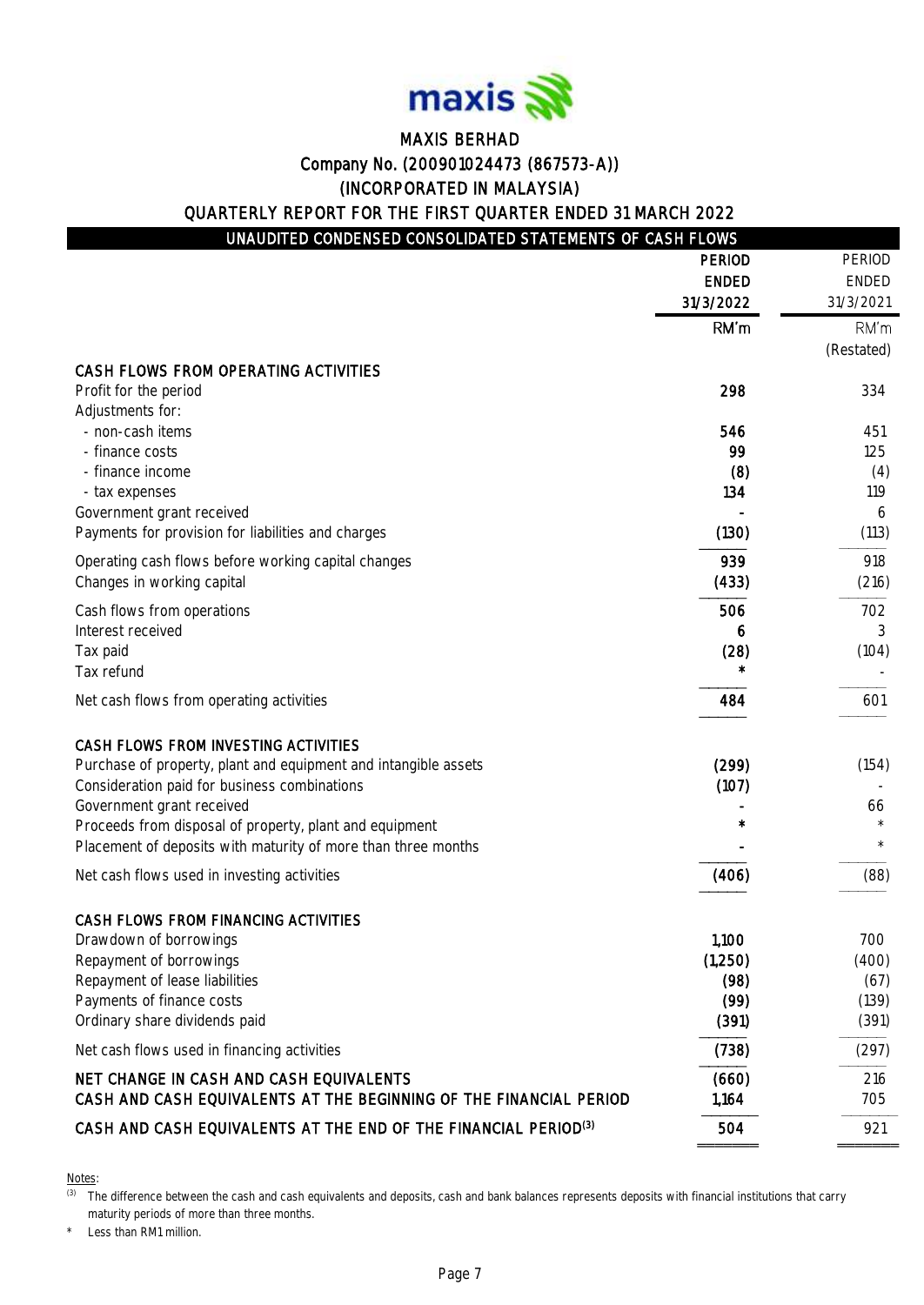

### 1. BASIS OF PREPARATION

The quarterly report is unaudited and has been prepared in accordance with the reporting requirements as set out in Malaysian Financial Reporting Standard ("MFRS") 134 "Interim Financial Reporting" and Paragraph 9.22 of the Bursa Malaysia Securities Berhad Main Market Listing Requirements ("Bursa Securities Listing Requirements") and should be read in conjunction with the Group's audited financial statements for the financial year ended 31 December 2021.

The significant accounting policies and methods of computation adopted for the quarterly report are consistent with those adopted for the audited financial statements for the financial year ended 31 December 2021, except as disclosed in Note 3.

(i) Restatement of comparative

• Government grants received relating to the purchase of assets of RM66 million in the previous financial period are reclassified from cash flows from operating activities to cash flows from investing activities in the statement of cash flows to conform with the current financial period's presentation. As a result, the net cash flows from operating activities of RM667 million and the net cash flows used in investing activities of RM154 million as previously reported have been restated to RM601 million and RM88 million respectively.

The Group has adopted the following amendments to MFRS that came into effect on 1 January 2022 which did not have any significant impact on the unaudited quarterly report upon their application.

- 
- 
- 
- Annual improvements to MFRSs 2018-2020 Cycle

• Amendments to MFRS 3 Reference to Conceptual Framework • Amendments to MFRS 116 Proceeds before Intended Use • Amendments to MFRS 137 Contracts - Cost of Fulfilling a Contracts - Cost of Fulfilling a Contract

### Amendments to MFRS that is applicable to the Group but not yet effective

The Malaysian Accounting Standards Board had issued the following amendments to MFRS of which are effective for the financial year beginning on or after 1 January 2023. The Group did not early adopt these amendments to MFRS and they are not expected to have a significant effect on its consolidated financial statements:

| • Amendments to MFRS 101                               | Classification of Liabilities as Current or Non-current |
|--------------------------------------------------------|---------------------------------------------------------|
| • Amendments to MFRS 101 and MFRS Practice Statement 2 | Disclosure of Accounting Policies                       |
| • Amendments to MFRS 108                               | Definition of Accounting Estimates                      |
| • Amendments to MFRS 112                               | Deferred Tax related to Assets and Liabilities arising  |
|                                                        | from a Single Transaction                               |
|                                                        |                                                         |

### 2. SEASONAL / CYCLICAL FACTORS

The operations of the Group were not significantly affected by seasonality and cyclical factors.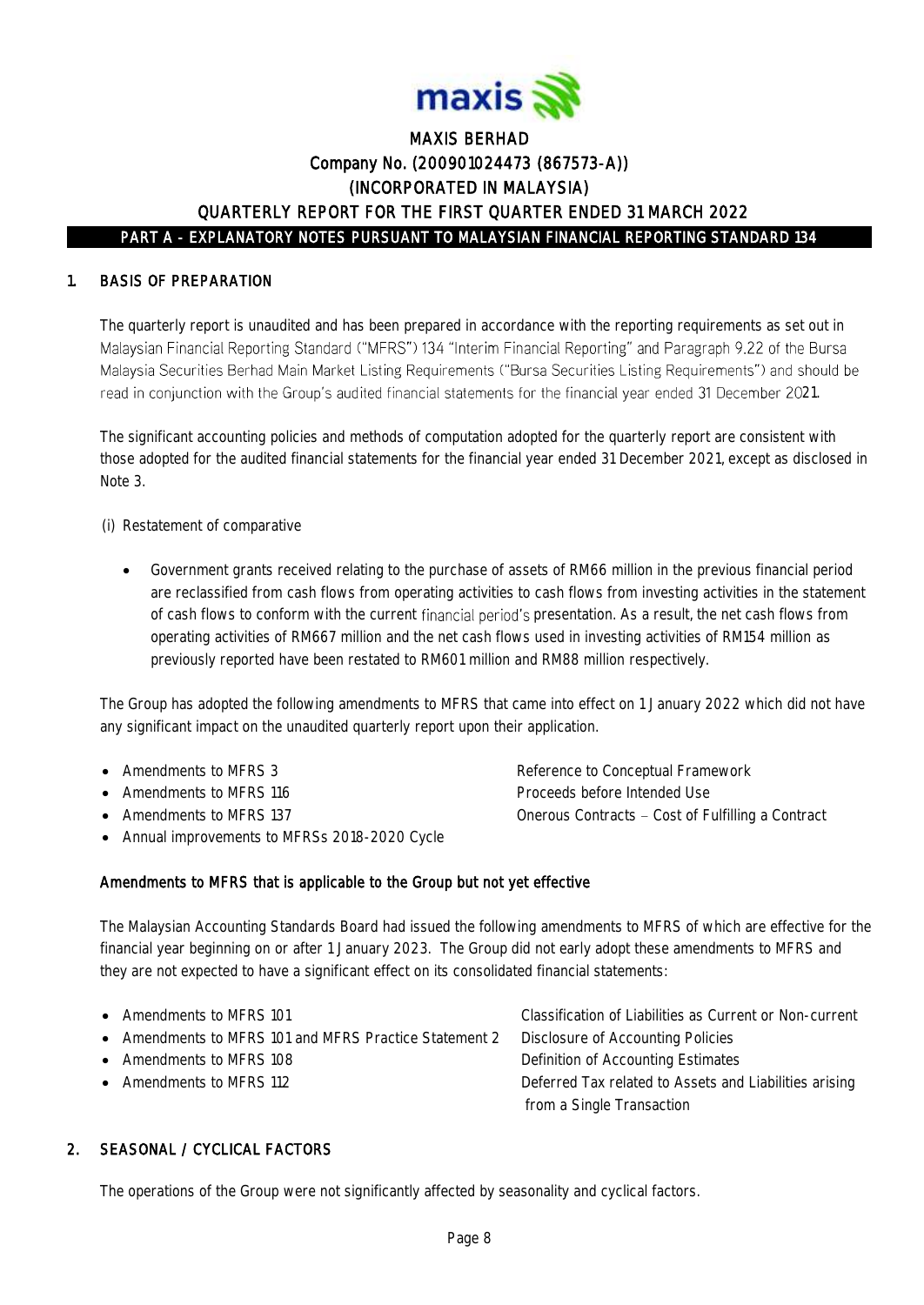

#### 3. REVENUE

|                                       |     |                | INDIVIDUAL QUARTER |               | <b>CUMULATIVE QUARTER</b> |
|---------------------------------------|-----|----------------|--------------------|---------------|---------------------------|
|                                       |     | <b>QUARTER</b> | QUARTER            | <b>PERIOD</b> | PERIOD                    |
|                                       |     | <b>ENDED</b>   | <b>ENDED</b>       | <b>ENDED</b>  | <b>ENDED</b>              |
|                                       |     | 31/3/2022      | 31/3/2021          | 31/3/2022     | 31/3/2021                 |
|                                       |     | RM'm           | RM'm               | RM'm          | RM'm                      |
|                                       |     |                | (Restated)         |               | (Restated)                |
| Telecommunications services and       |     |                |                    |               |                           |
| solutions                             |     | 2,006          | 1,947              | 2,006         | 1,947                     |
| Sale of devices                       |     | 376            | 269                | 376           | 269                       |
| Revenue from contracts with customers |     | 2,382          | 2,216              | 2,382         | 2,216                     |
| Interest revenue                      | (a) | 12             | 12                 | 12            | 12                        |
| Lease income                          | (b) | 12             | 12                 | 12            | 12                        |
| Total                                 |     | 2,406          | 2,240              | 2,406         | 2,240                     |
| Goods or services transferred:        |     |                |                    |               |                           |
| - at a point in time                  |     | 693            | 617                | 693           | 617                       |
| - over time                           |     | 1,689          | 1,599              | 1,689         | 1,599                     |
| Revenue from contracts with customers |     | 2,382          | 2,216              | 2,382         | 2,216                     |
|                                       |     |                |                    |               |                           |

- (a) The Group offers devices in bundled contracts that allow customers to pay for the devices over a period of up to 36 months. The interest revenue represents the significant financing component of such contracts. This was presented as finance income in the previous financial period and is reclassified to revenue in the current financial period to provide more relevant revenue information.
- (b) Lease income is recognised on a straight-line basis over the lease term.

#### 4. UNUSUAL ITEMS

Save for those disclosed in Note 11, there were no other significant unusual items affecting the assets, liabilities, equity, net income or cash flows for the three months ended 31 March 2022.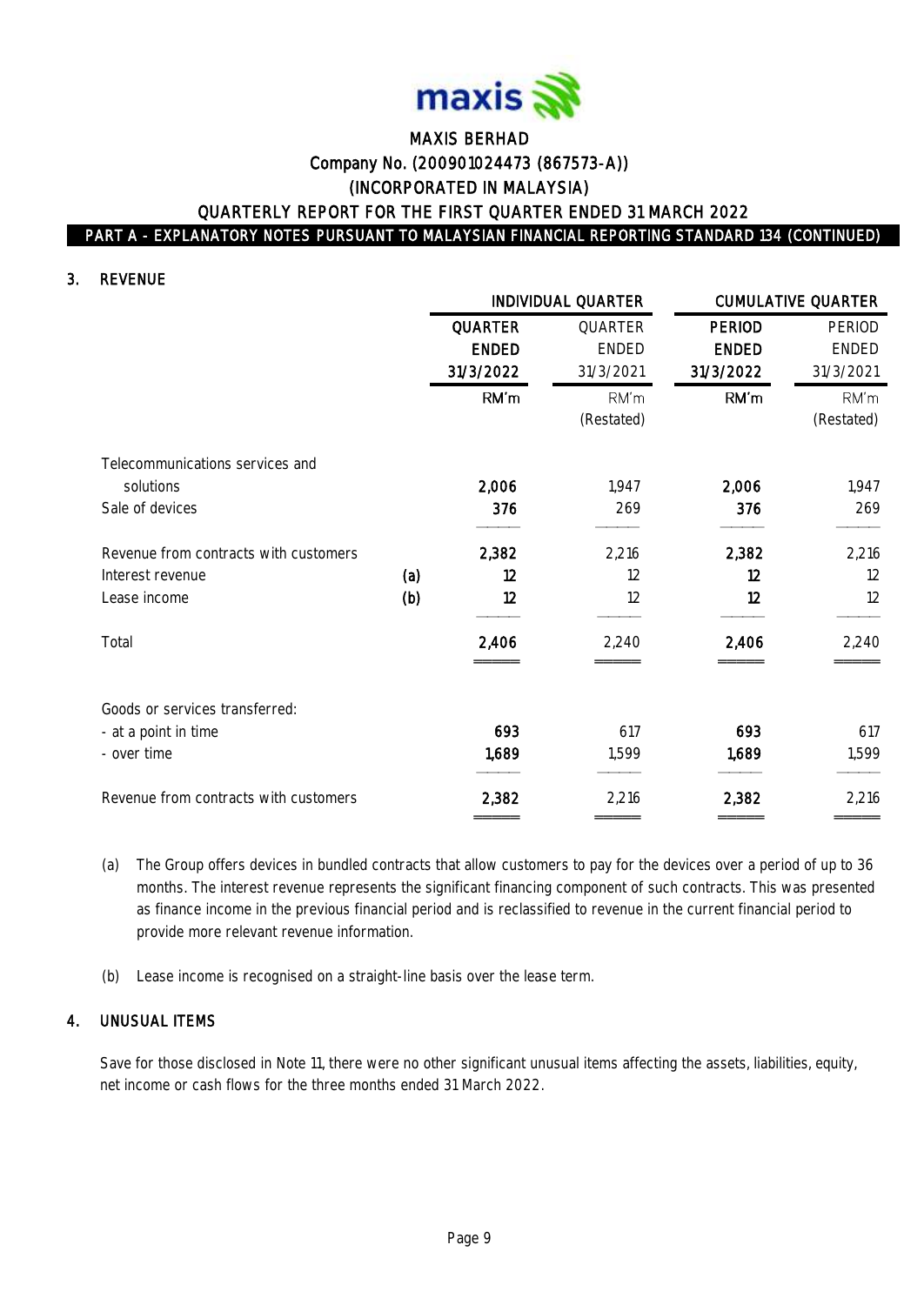

#### 5. MATERIAL CHANGES IN ESTIMATES

There were no material changes in estimates of amounts reported in the prior financial year that have a material effect in the three months ended 31 March 2022.

### 6. DEBT AND EQUITY SECURITIES

 During the three months ended 31 March 2022, the Group undertook the following transactions in relation to its RM10.0 billion Unrated Islamic Medium Term Notes ("Sukuk Murabahah") Programme:

- (i) fully redeemed the third series with a nominal value of RM1,250 million upon maturity;
- (ii) issued the below Sukuk Murabahah series for a total nominal value of RM1,100 million to finance its capital expenditure and general working capital requirements:
	- the eleventh series for a nominal value of RM150 million, with a 5-year tenure maturing in January 2027;
	- the twelfth series for a nominal value of RM600 million, with a 7-year tenure maturing in January 2029; and
	- the thirteenth series for a nominal value of RM350 million, with an 8-year tenure maturing in January 2030.

Save for the above items, there were no other issuance, repurchase and repayment of debts and equity securities during the three months ended 31 March 2022.

#### 7. DIVIDENDS PAID

On 31 March 2022, the Company paid a fourth and special interim single-tier tax-exempt dividend of 4.0 sen and 1.0 sen, respectively per ordinary share totaling to RM391 million in respect of the financial year ended 31 December 2021.

### 8. SEGMENT REPORTING

Segment reporting is not presented as the Group is primarily engaged in providing converged telecommunications services and solutions in Malaysia, whereby the measurement of profit or loss including EBITDA that is used by the chief operating decision-makers is on a Group basis.

#### 9. VALUATIONS OF PROPERTY, PLANT AND EQUIPMENT

There were no revaluations of property, plant and equipment during the three months ended 31 March 2022. As at 31 March 2022, all property, plant and equipment were stated at cost less accumulated depreciation and impairment losses.

#### 10. MATERIAL EVENTS SUBSEQUENT TO THE END OF THE FINANCIAL PERIOD

There were no material events subsequent to the end of the financial period up to the date of this report.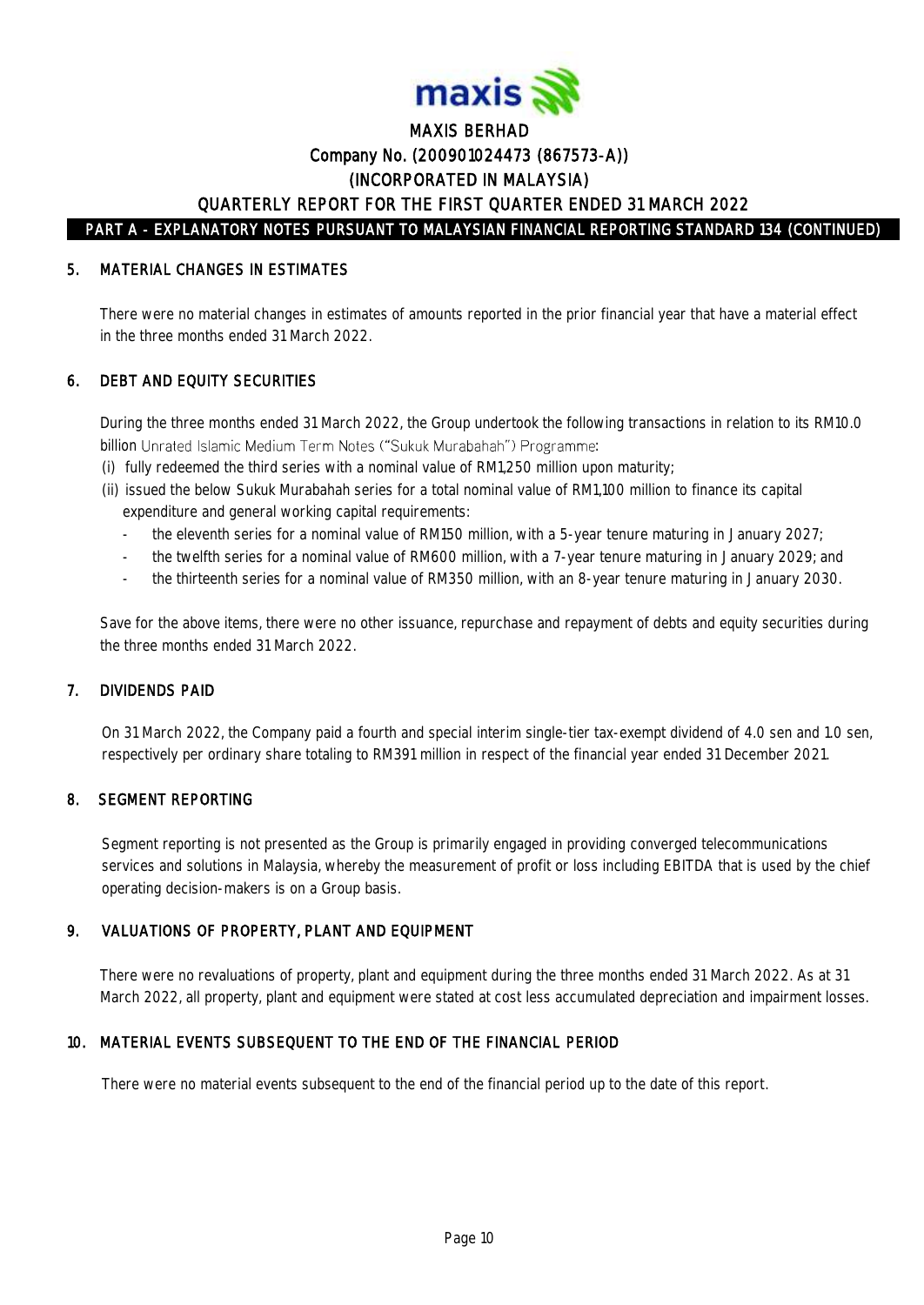

#### 11. CHANGES IN THE COMPOSITION OF THE GROUP

On 14 January 2022, the Group acquired the entire share capital of Enterprise Managed Services Sdn. Bhd. (formerly known as Mykris Asia Sdn. Bhd.) ("EMS"), a company that provides managed network services and security solutions, to reinforce the Group's capacity and capabilities to support its corporate customers.

The maximum purchase consideration is RM157.5 million which comprises a base consideration of up to RM115 million and subsequent payments of up to RM42.5 million payable over 3 years upon achieving certain financial performance targets. Acquisition related costs of RM2 million has been recognised as expenses in the statement of profit or loss in the previous financial year. The purchase accounting for this acquisition is in progress as at the date of this report.

The provisional goodwill on the acquisition of EMS are as follows:

|                                                                                                                                                                                        | As at date of<br>acquisition |
|----------------------------------------------------------------------------------------------------------------------------------------------------------------------------------------|------------------------------|
| Purchase consideration comprises:<br>Cash paid<br>Contingent consideration                                                                                                             | RM'm<br>105                  |
| Net assets:                                                                                                                                                                            | 112                          |
| Receivables, deposits and prepayments (gross)<br>Property, plant and equipment<br>Contract liabilities<br>Payables<br>Other net identifiable assets<br>Less: impairment of receivables | 14<br>2<br>(6)<br>(4)<br>(2) |
|                                                                                                                                                                                        | 4                            |
| Provisional goodwill                                                                                                                                                                   | 108                          |

#### \* Less than RM1 million.

The fair value of the assets and liabilities ensuing from the acquisition had been determined based on provisional fair values assigned to identifiable assets and liabilities on acquisition date. Any adjustments to these provisional fair values upon finalisation of the detailed Purchase Price Allocation exercise will be recognised within 12 months of the acquisition date as permitted by MFRS 3 "Business Combinations". The residual goodwill on acquisition represents the value of assets and earnings that do not form separable assets under MFRS 3 but nevertheless are expected to contribute to the future results of the Group.

Contribution of revenue and expenses to the Group is recognised from the beginning of the financial period in which EMS was acquired. Consequently, EMS' revenue of RM10 million and net profit of RM2 million for the period from 15 January 2022 to 31 March 2022 have been included in the statement of profit or loss of the Group. These results are not significantly different if the acquisition had occurred on 1 January 2022.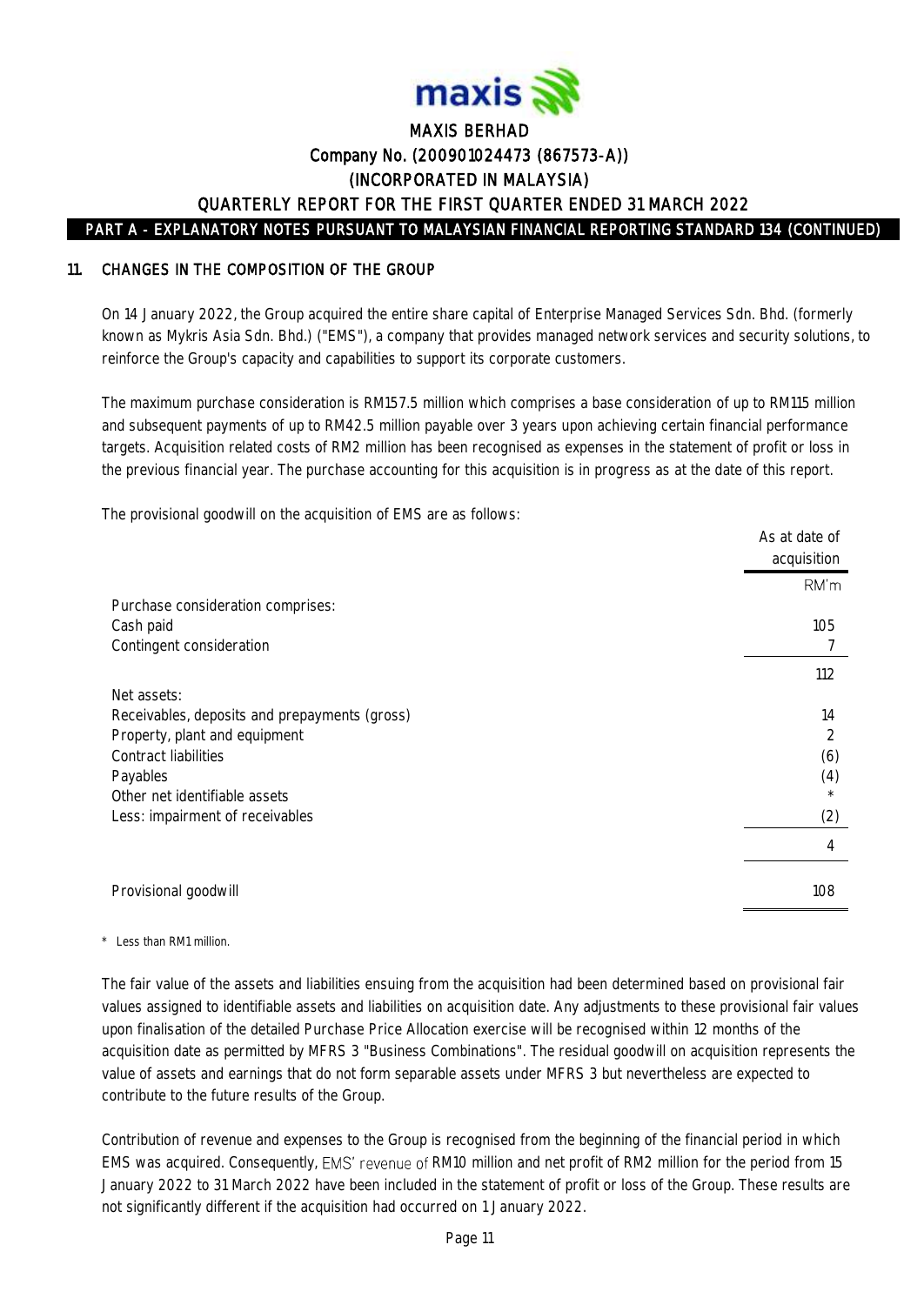

### 11. CHANGES IN THE COMPOSITION OF THE GROUP (CONTINUED)

Save for the above, there were no other changes in the composition of the Group during the three months ended 31 March 2022

### 12. CONTINGENT LIABILITIES AND CONTINGENT ASSETS

In the normal course of business, there are contingent liabilities arising from legal recourse sought by the Group's customers or vendors and indemnities given to financial institutions on bank guarantees. There were no material losses anticipated as a result of these transactions.

Maxis Broadband Sdn. Bhd. ("MBSB"), a wholly owned subsidiary of the Company, was served with the below notices of additional assessment with penalties by Inland Revenue Board ("IRB"). MBSB has appealed and initiated legal proceedings to challenge the basis and validity of these additional assessments:

- (i) In November 2019, the IRB disallowed MBSB from its entitlement to incremental chargeable income exemption for Year of Assessment 2017. A notice of additional assessment of RM37.4 million was issued ("ICI Notice"). The Kuala Lumpur High Court ("High Court") had granted and subsequently extended the interim stay of the enforcement of the ICI Notice until the hearing of MBSB's leave application challenging the ICI Notice;
- (ii) In November 2020, the IRB disallowed MBSB's deduction of interest expenses incurred for the Years of Assessment 2016 and 2017. Notices of additional assessment totalling RM140 million were issued ("2020 Notices"). The High Court had granted and subsequently extended the interim stay of the enforcement of the 2020 Notices until the disposal of hearing of MBSB's leave application challenging the 2020 Notices;
- (iii) In March 2021, the IRB disallowed MBSB's deduction of interest expenses incurred for the Years of Assessment 2018 and 2019. Notices of additional assessment totalling RM230 million were issued ("2021 Notices"). The High Court has granted and subsequently extended the interim stay of the enforcement of the 2021 Notices until the next case management; and
- (iv) In February 2022, the IRB disallowed MBSB's deduction of interest expenses incurred for the Year of Assessment 2020. Notice of additional assessment totalling RM107 million was initially issued ("2022 Notice") but subsequently reduced to RM104 million. The High Court has granted the interim stay of the enforcement of the 2022 Notice until the next case management.

The Directors are of the view that no provision is required in the condensed consolidated financial statements at this juncture based on the facts surrounding the above additional assessments received from the IRB and the legal view obtained from external legal counsel that there is sufficient evidence and case law to support MBSB's appeals and proceedings against the ICI Notice, 2020, 2021 and 2022 Notices.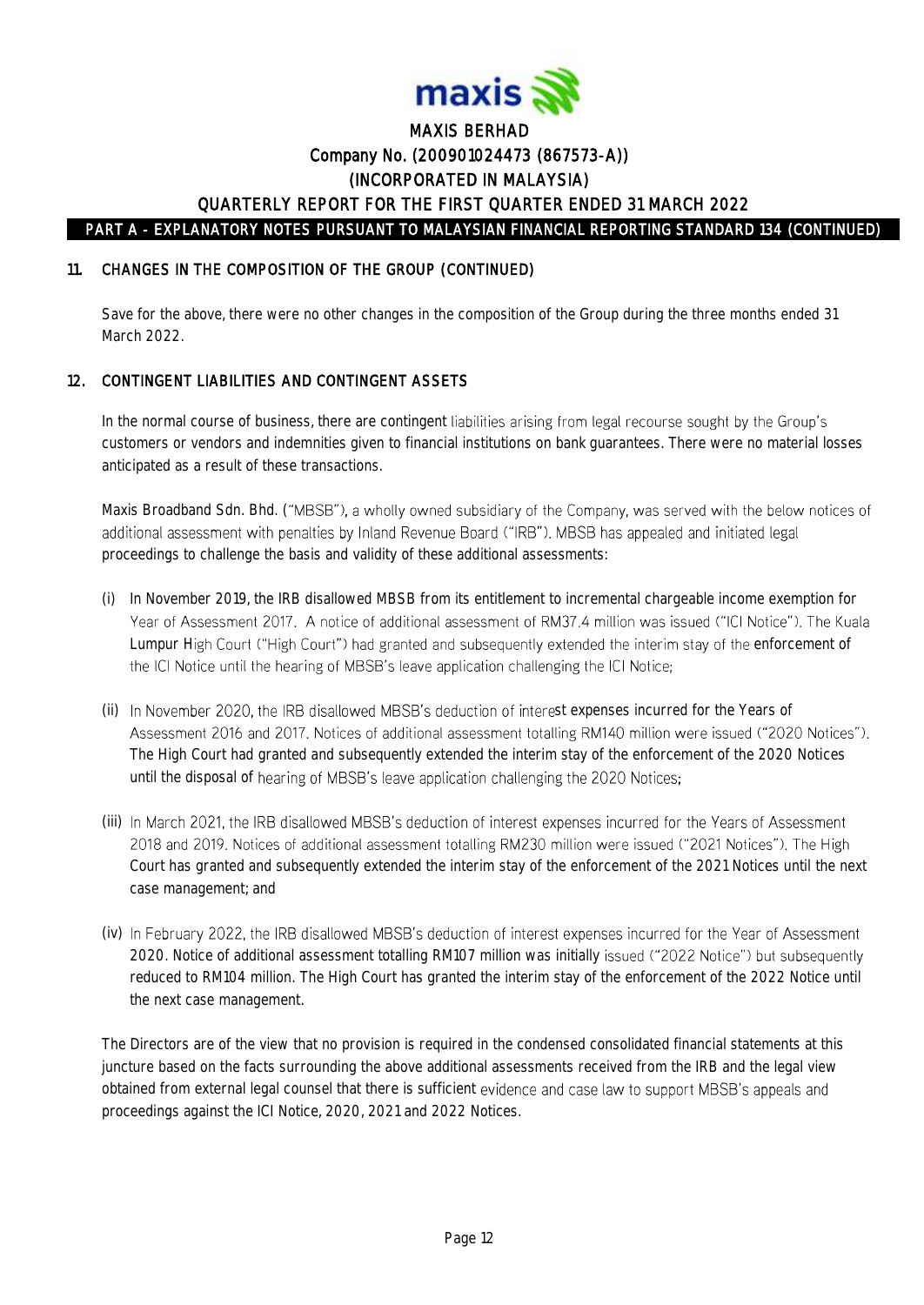

#### 13. CAPITAL COMMITMENTS

Capital expenditure contracted for at the end of reporting date but not recognised as liabilities is as follows:

|                               | RM'm         |
|-------------------------------|--------------|
| Property, plant and equipment | 440<br>_____ |

### 14. SIGNIFICANT RELATED PARTY DISCLOSURES

The significant related party transactions, balances and commitments described below were carried out in the ordinary course of business and on agreed commercial terms with the related parties.

|                                            | Transactions   |              |             | Total balances due |
|--------------------------------------------|----------------|--------------|-------------|--------------------|
|                                            | for the        | Balances due |             | from/(to) and      |
|                                            | financial      | from/(to)    | Commitments | commitments        |
|                                            | period ended   | as at        | as at       | as at              |
|                                            | 31/3/2022      | 31/3/2022    | 31/3/2022   | 31/3/2022          |
|                                            | RM'm           | RM'm         | RM'm        | RM'm               |
| (a) Sales of goods and services to:        |                |              |             |                    |
| - MEASAT Broadcast Network Systems         |                |              |             |                    |
| Sdn. Bhd. <sup>(1)</sup>                   |                |              |             |                    |
| (business solution services, telephony,    |                |              |             |                    |
| connectivity services to co-market and     |                |              |             |                    |
| distribute content products)               | 36             | 9            |             | 9                  |
| - Saudi Telecom Company <sup>(2)</sup>     |                |              |             |                    |
| (roaming and international calls)          | $\overline{2}$ | $^{\star}$   |             | $\star$            |
| Maxis Communications Berhad <sup>(3)</sup> |                |              |             |                    |
| (corporate support services)               | $^{\star}$     |              |             |                    |
| - TGV Cinemas Sdn. Bhd. <sup>(4)</sup>     |                |              |             |                    |
| (telephony, broadband and business         |                |              |             |                    |
| solution services)                         |                | 3            |             |                    |
|                                            |                |              |             |                    |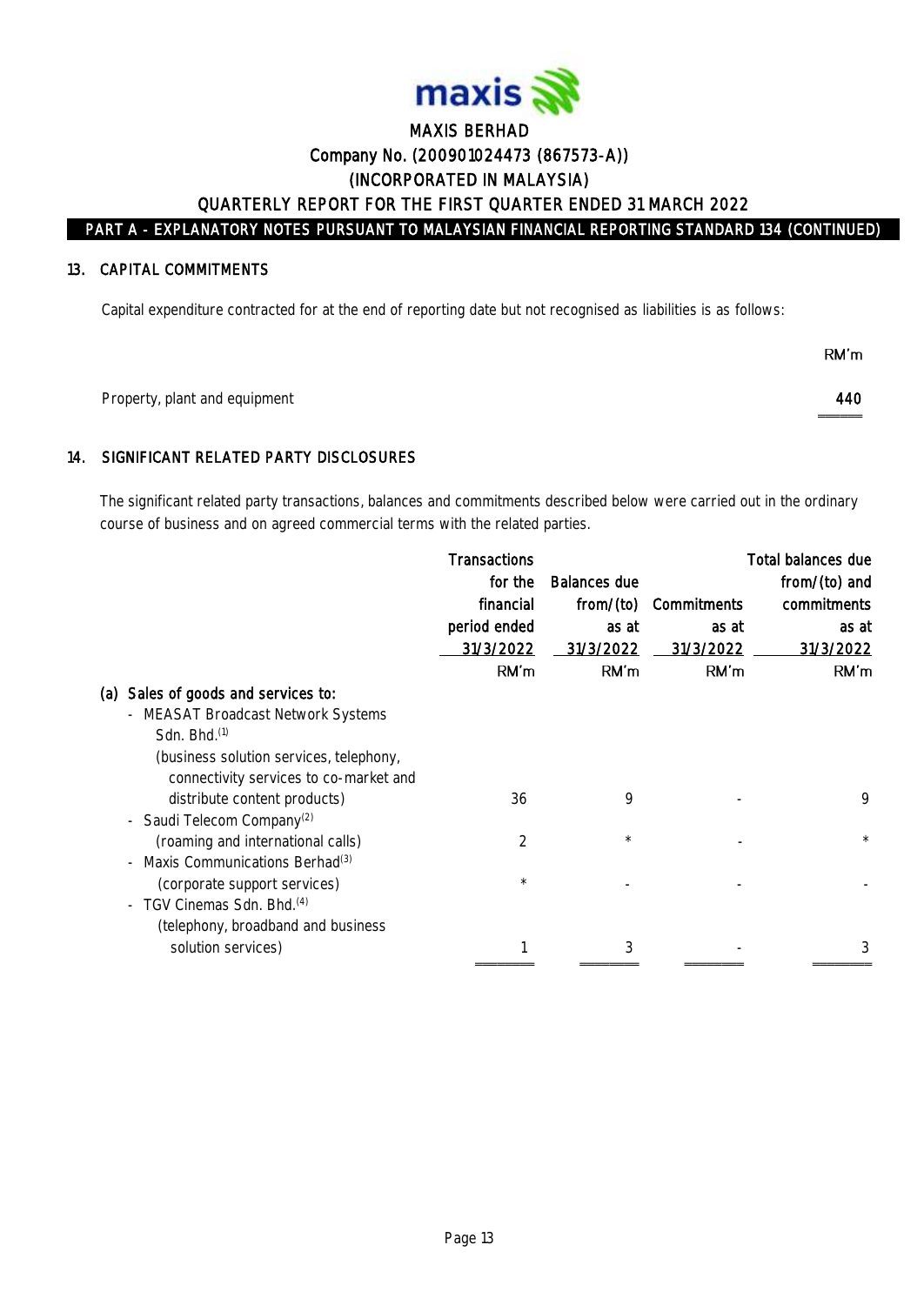

### 14. SIGNIFICANT RELATED PARTY DISCLOSURES (CONTINUED)

|                                                                                                                            | Transactions<br>for the<br>financial<br>period ended<br>31/3/2022<br>RM'm | <b>Balances due</b><br>from/(to)<br>as at<br>31/3/2022<br>RM'm | Commitments<br>as at<br>31/3/2022<br>RM'm | Total balances due<br>from/(to) and<br>commitments<br>as at<br>31/3/2022<br>RM'm |
|----------------------------------------------------------------------------------------------------------------------------|---------------------------------------------------------------------------|----------------------------------------------------------------|-------------------------------------------|----------------------------------------------------------------------------------|
| (b) Purchases of goods and services                                                                                        |                                                                           |                                                                |                                           |                                                                                  |
| from:<br>- MEASAT Broadcast Network Systems<br>Sdn. Bhd. <sup>(1)</sup>                                                    |                                                                           |                                                                |                                           |                                                                                  |
| (customer acquisition and installation charges)<br>- Saudi Telecom Company <sup>(2)</sup>                                  | 4                                                                         |                                                                |                                           |                                                                                  |
| (roaming and international calls)<br>- MEASAT Global Berhad Group <sup>(5)</sup>                                           | 2                                                                         |                                                                |                                           |                                                                                  |
| (transponder and teleport lease rental)<br>Tanjong City Centre Property Management<br>$\equiv$<br>Sdn. Bhd. <sup>(4)</sup> | 8                                                                         | (10)                                                           | (23)                                      | (33)                                                                             |
| (rental, service charge, property service and<br>other utility charges)                                                    | 10                                                                        |                                                                | (118)                                     | (118)                                                                            |
| - UTSB Management Sdn. Bhd. <sup>(4)</sup>                                                                                 |                                                                           |                                                                |                                           |                                                                                  |
| (corporate management services)<br>- SRG Asia Pacific Sdn. Bhd. <sup>(6)</sup>                                             | 7                                                                         | (2)                                                            | (14)                                      | (16)                                                                             |
| (call handling and telemarketing services)<br>- Sri Lanka Telecom PLC(7)                                                   | 6                                                                         | (5)                                                            |                                           | (5)                                                                              |
| (roaming and international calls)                                                                                          | $\star$                                                                   | $(\dot{\phantom{a}})$                                          |                                           | $(\dot{\phantom{a}})$                                                            |

\* Less than RM1 million.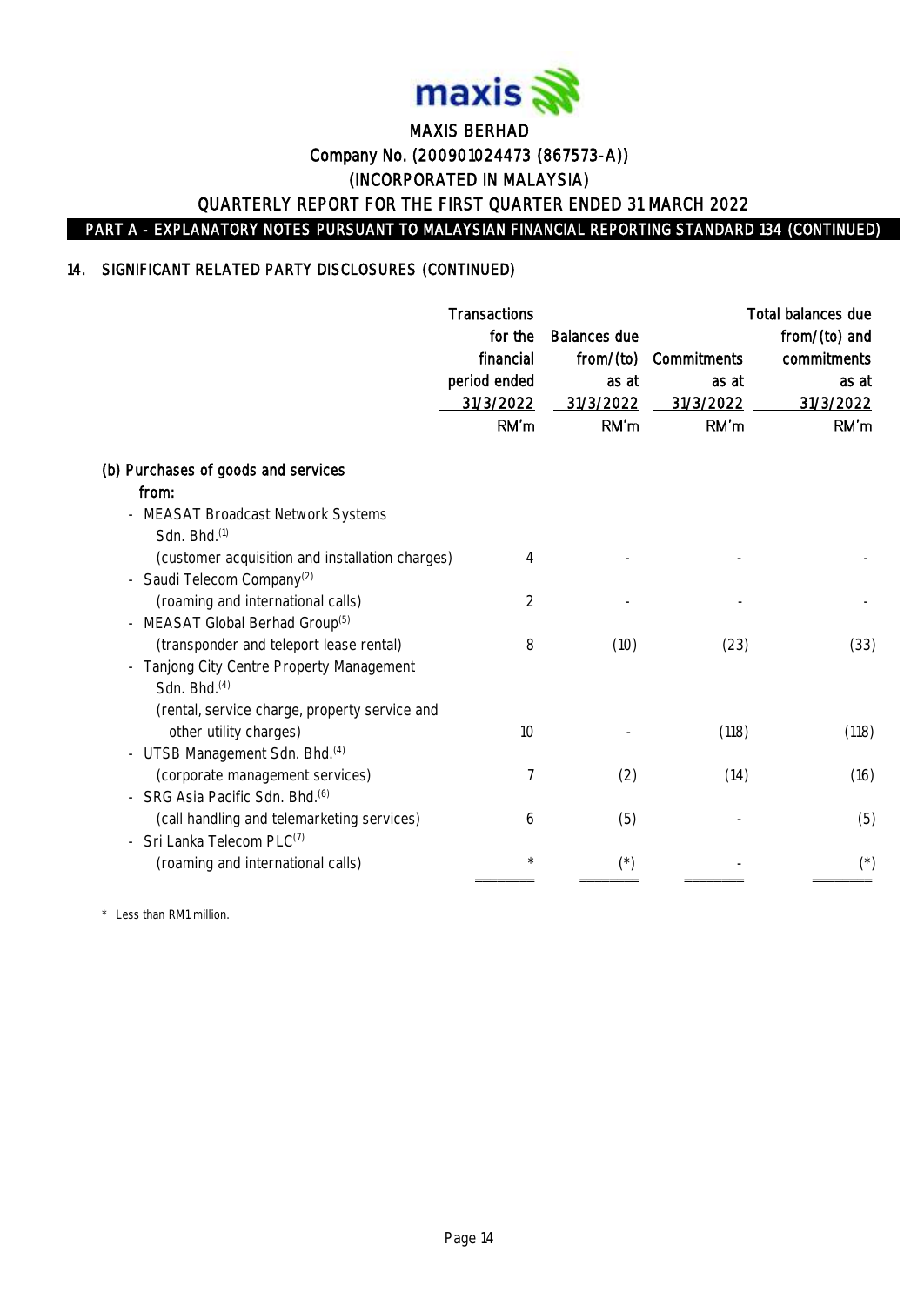

#### 14. SIGNIFICANT RELATED PARTY DISCLOSURES (CONTINUED)

#### Notes:

The Group has entered into the above related party transactions with parties whose relationships are set out below.

Usaha Tegas Sdn. Bhd. ("UTSB"), Saudi Telecom Company and Harapan Nusantara Sdn. Bhd. are parties related to the Company, by virtue of having joint control over Binariang GSM Sdn. Bhd. ("BGSM"), pursuant to a shareholders' agreement in relation to BGSM. BGSM is the ultimate holding company of the Company.

The ultimate holding company of UTSB is PanOcean Management Limited ("PanOcean"). PanOcean is the trustee of a discretionary trust, the beneficiaries of which are members of the family of Ananda Krishnan Tatparanandam ("TAK") and foundations including those for charitable purposes. Although PanOcean is deemed to have an interest in all of the shares of the Company in which UTSB has an interest, PanOcean does not have any economic or beneficial interest in the shares of the Company, as such interest is held subject to the terms of the discretionary trust.

- (1) Subsidiary of a company which is an associate of UTSB<br>(2)  $\Delta$  major characteristics of PCSM as described above
- A major shareholder of BGSM, as described above
- (3) Subsidiary of BGSM
- (4) Subsidiary of UTSB
- $(5)$  Indirect subsidiary of a company in which TAK has a 100% direct equity interest
- $(6)$  Subsidiary of a company whereby a person connected to TAK has a deemed equity interest
- (7) Associate of UTSB

#### 15. FAIR VALUE MEASUREMENTS

Fair values are categorised into different levels in a fair value hierarchy based on the inputs used in the valuation techniques as follows:

- Level 1: quoted prices (unadjusted) in active markets for identical assets or liabilities.
- Level 2: inputs other than quoted prices included within Level 1 that are observable for the asset or liability, either directly (i.e. as prices) or indirectly (i.e. derived from prices).
- Level 3: inputs for the asset or liability that are not based on observable market data (unobservable inputs).

#### (a) Financial instruments carried at amortised cost

The carrying amounts of financial assets and liabilities of the Group approximated their fair values as at 31 March 2022 except as set out below, measured using Level 3 valuation technique:

|                                           | <b>CARRYING</b> |                   |
|-------------------------------------------|-----------------|-------------------|
|                                           | <b>AMOUNT</b>   | <b>FAIR VALUE</b> |
|                                           | RM'm            | RM'm              |
|                                           |                 |                   |
| Financial liability:                      |                 |                   |
| <b>Borrowings</b>                         |                 |                   |
| Islamic Medium Term Notes<br>$\mathbf{r}$ | 4,384           | 4,479             |
|                                           |                 |                   |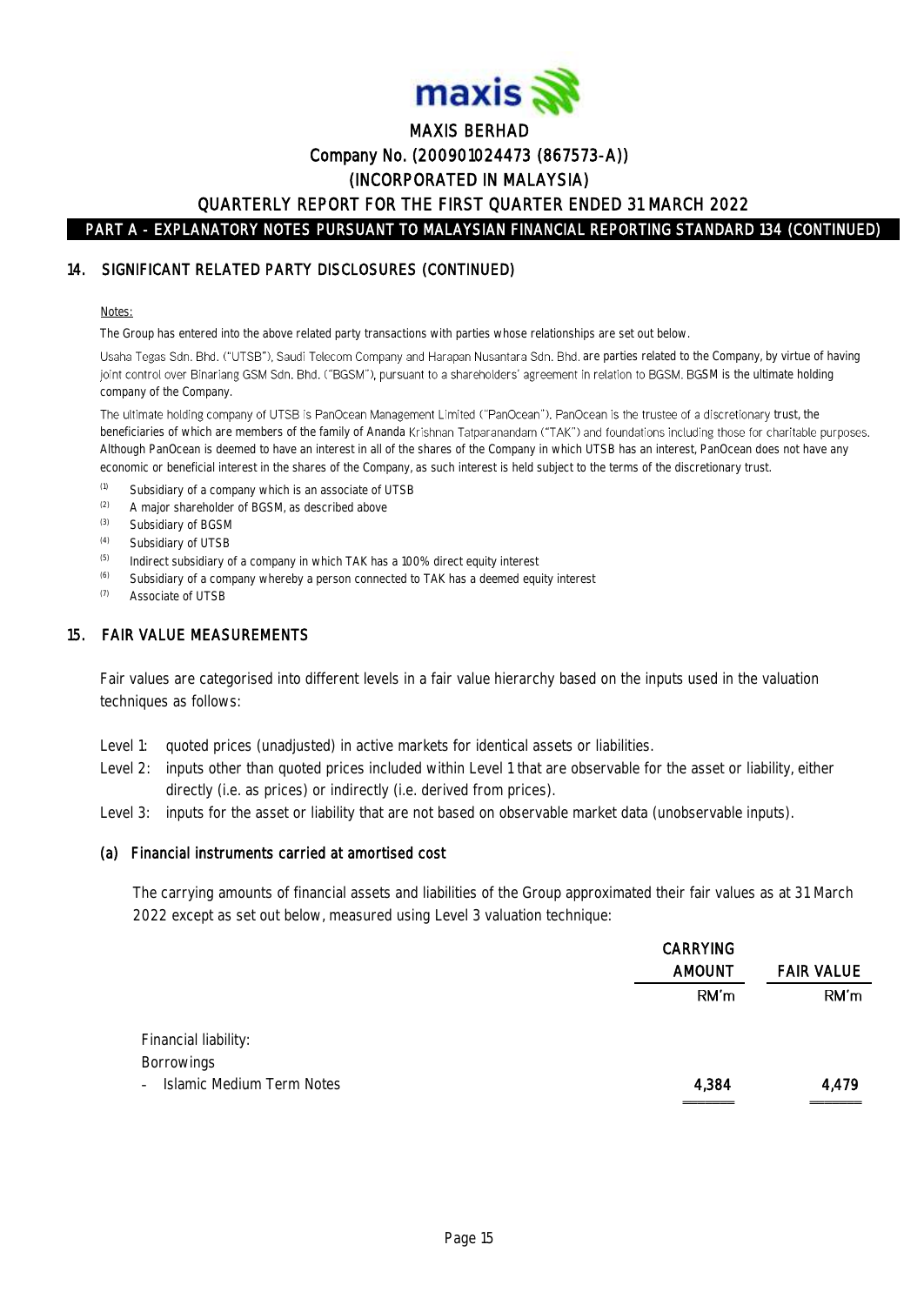

#### 15. FAIR VALUE MEASUREMENTS (CONTINUED)

#### (b) Financial instruments carried at fair value

The following table represents the assets/liabilities measured at fair value, using the respective valuation techniques, as at 31 March 2022:

|                                                                       | Level 2      | Level 3 |
|-----------------------------------------------------------------------|--------------|---------|
|                                                                       | RM'm         | RM'm    |
| Assets                                                                |              |         |
| Financial assets at EVOCI                                             |              |         |
| Derivative financial instruments (forward foreign exchange contracts) | $\star$      |         |
|                                                                       |              |         |
| Liabilities                                                           |              |         |
| Other payables                                                        |              | 27      |
| Derivative financial instruments (interest rate swap)                 | <sub>6</sub> |         |
| Derivative financial instruments (forward foreign exchange contracts) | $\star$      |         |
|                                                                       |              |         |

\* Less than RM1 million.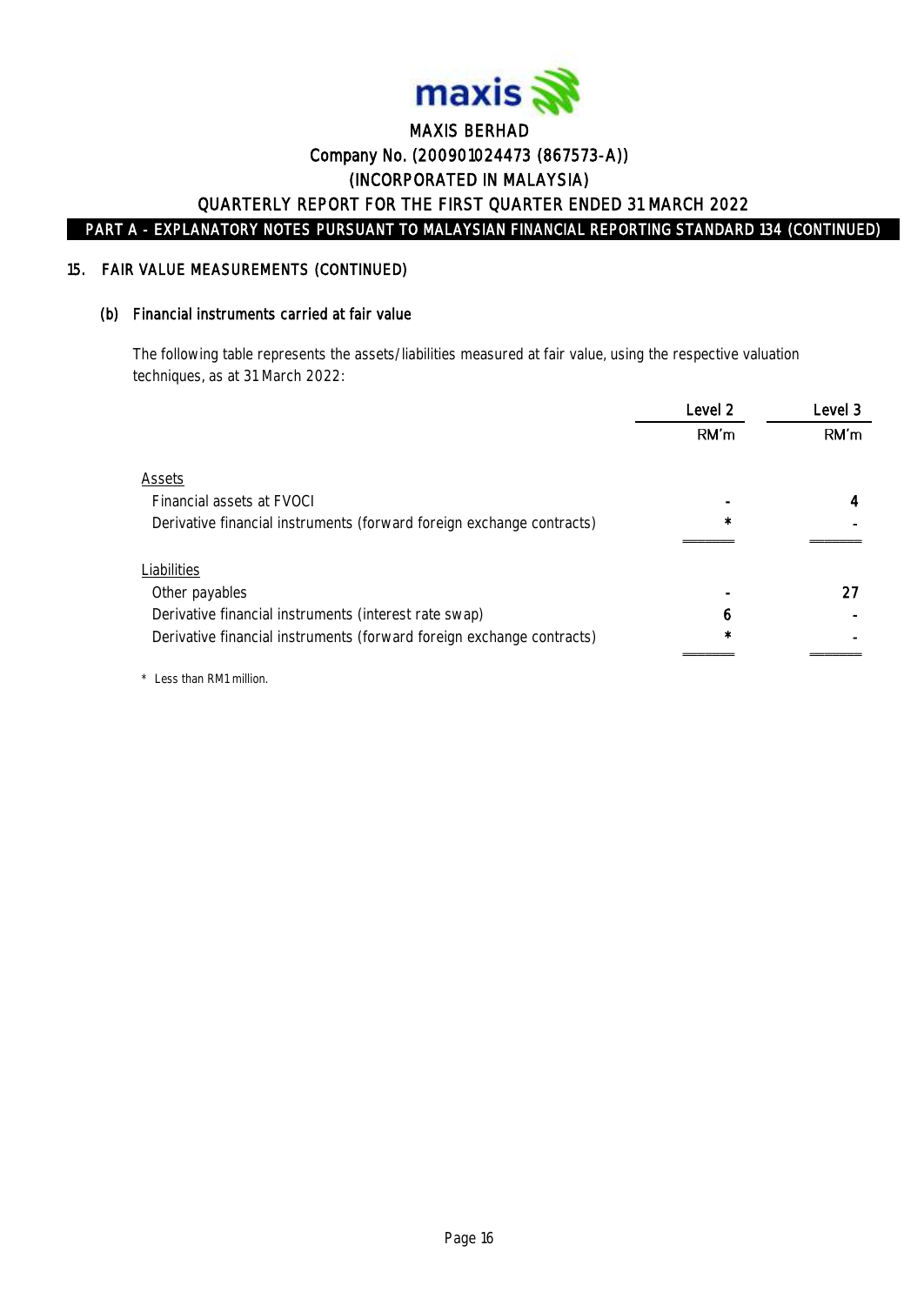

#### 16. ANALYSIS OF PERFORMANCE

| <b>Financial indicators</b><br>(RM'm unless      | 1 <sup>st</sup> Quarter<br>2022 | 4 <sup>th</sup> Quarter<br>2021 | 1 <sup>st</sup> Quarter<br>2021 |           | Variance<br>Q1'22 vs Q4'21 |           | Variance<br>Q1'22 vs Q1'21 |
|--------------------------------------------------|---------------------------------|---------------------------------|---------------------------------|-----------|----------------------------|-----------|----------------------------|
| otherwise indicated)                             | (unaudited)                     | (unaudited)                     | (unaudited)                     | RM'm      | %                          | RM'm      | %                          |
| Revenue <sup>(1)</sup>                           | 2,406                           | 2,456                           | 2,240                           | (50)      | (2.0)                      | 166       | 7.4                        |
| Service revenue <sup>(1)(2)</sup>                | 2,030                           | 2,016                           | 1,971                           | 14        | 0.7                        | 59        | 3.0                        |
| Consumer business                                | 1,642                           | 1,617                           | 1,603                           | 25        | 1.5                        | 39        | 2.4                        |
| Enterprise business                              | 388                             | 399                             | 368                             | (11)      | (2.8)                      | 20        | 5.4                        |
| EBITDA <sup>(1)(3)</sup>                         | 930                             | 932                             | 961                             | (2)       | (0.2)                      | (31)      | (3.2)                      |
| EBITDA margin on service<br>revenue $(\%)^{(1)}$ | 45.8                            | 46.2                            | 48.8                            | <b>NA</b> | (0.4)                      | <b>NA</b> | (3.0)                      |
| Profit before tax                                | 432                             | 384                             | 453                             | 48        | 12.5                       | (21)      | (4.6)                      |
| Profit for the period                            | 298                             | 289                             | 334                             | 9         | 3.1                        | (36)      | (10.8)                     |
| Capital expenditure ("Capex")                    | 171                             | 597                             | 136                             | (426)     | (71.4)                     | 35        | 25.7                       |
| Operating free cash flow <sup>(1)</sup>          | 484                             | 1,188                           | 601                             | (704)     | (59.3)                     | (117)     | (19.5)                     |
|                                                  |                                 |                                 |                                 |           |                            |           |                            |

Notes:

(1) Comparative information has been restated as disclosed in Note 1 and 3.

 $(2)$  Service revenue is defined as Group revenue excluding sale of devices.

(3) Defined as profit before finance income, finance costs, tax, depreciation, amortisation and allowance for write down of identified network costs.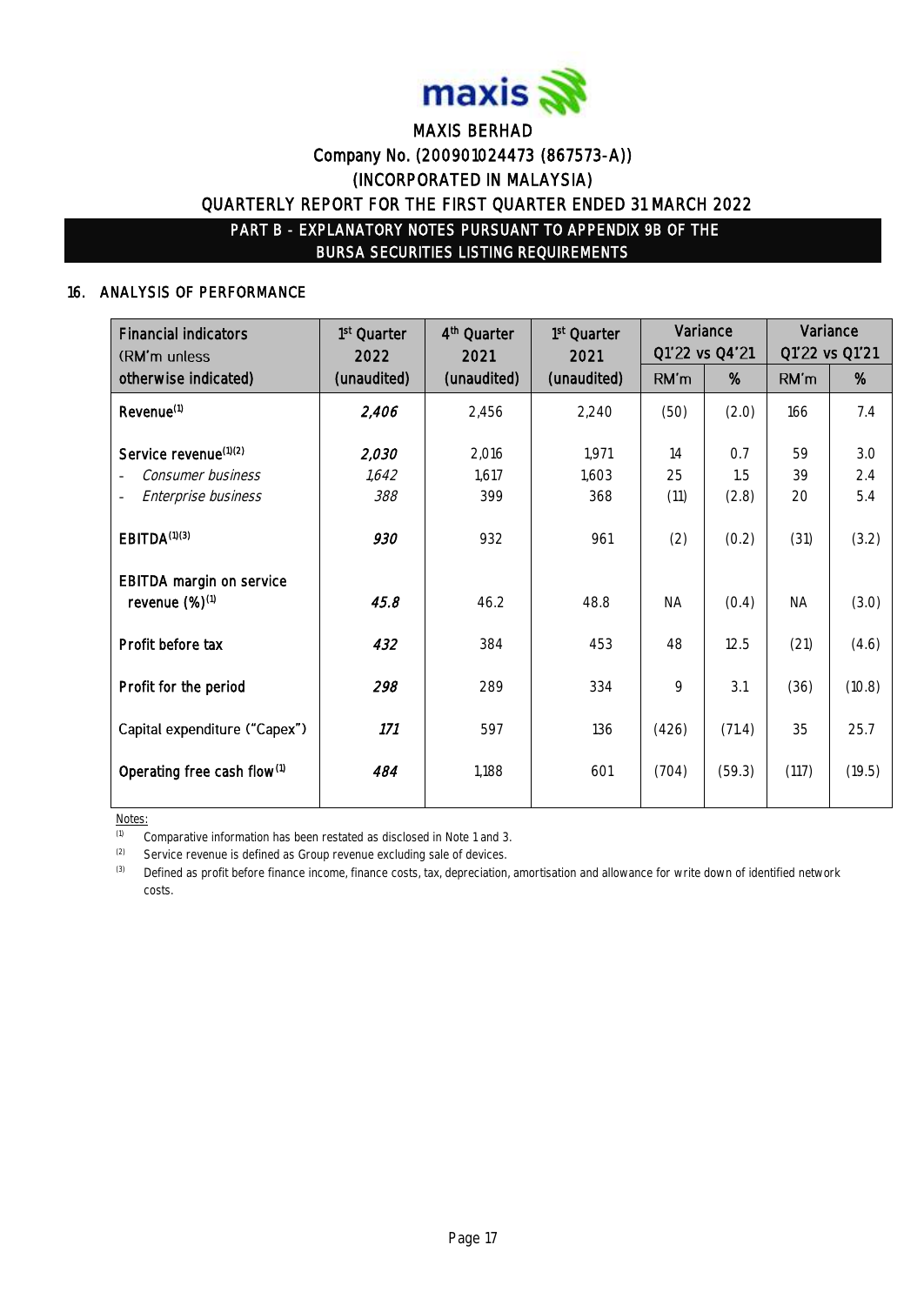

### 16. ANALYSIS OF PERFORMANCE (CONTINUED)

| Connectivity related<br>operational indicators                        | 1 <sup>st</sup> Quarter<br>2022 | 4 <sup>th</sup> Quarter<br>2021 | 1 <sup>st</sup> Quarter<br>2021 |             | Variance<br>Q1'22 vs Q4'21 |                | Variance<br>Q1'22 vs Q1'21 |
|-----------------------------------------------------------------------|---------------------------------|---------------------------------|---------------------------------|-------------|----------------------------|----------------|----------------------------|
|                                                                       |                                 |                                 |                                 | <b>'000</b> | %                          | <b>'000</b>    | %                          |
| <b>CONSUMER BUSINESS</b>                                              |                                 |                                 |                                 |             |                            |                |                            |
| Subscriptions ('000)                                                  | 9,522                           | 9,689                           | 9,520                           | (167)       | (1.7)                      | $\overline{2}$ | $\star$                    |
| - Postpaid                                                            | 3,189                           | 3,139                           | 2,920                           | 50          | 1.6                        | 269            | 9.2                        |
| - Prepaid                                                             | 5,718                           | 5,959                           | 6,084                           | (241)       | (4.0)                      | (366)          | (6.0)                      |
| - Home Connectivity                                                   | 615                             | 591                             | 516                             | 24          | 4.1                        | 99             | 19.2                       |
| ARPU (Monthly) (RM)<br>- Postpaid<br>- Prepaid<br>- Home Connectivity | 78<br>38<br>111                 | 79<br>37<br>113                 | 82<br>38<br>110                 | (1)<br>(2)  | (1.3)<br>2.7<br>(1.8)      | (4)            | (4.9)<br>0.9               |
| <b>ENTERPRISE BUSINESS</b>                                            |                                 |                                 |                                 |             |                            |                |                            |
| Subscriptions ('000)<br>- Postpaid                                    | 636                             | 633                             | 618                             | 3           | 0.5                        | 18             | 2.9                        |
| ARPU (Monthly) (RM)<br>- Postpaid                                     | 80                              | 81                              | 83                              | (1)         | (1.2)                      | (3)            | (3.6)                      |

\* Less than 1%.

### (A) Performance of the current quarter against the preceding quarter ( $Q1'22$  vs  $Q4'21$ )

The Group recorded a total revenue for Q1'22 of RM2,406 million compared to Q4'21 of RM2,456 million which represents a 2.0% decrease, that is RM50 million, on the back of lower device sales after the New Year Sales and new high-end smartphone launches in Q4'21. The service revenue for Q1'22 of RM2,030 million compared to Q4'21 of RM2,016 million represents a 0.7% increase, that is RM14 million higher, on the back of better contribution from Consumer Business.

Consumer revenue for Q1'22 was RM1,642 million, an increase of RM25 million, 1.5% compared to Q4'21 of RM1,617 million. Consumer subscribers, for Postpaid, Prepaid and Home Connectivity (Fibre and Wireless Broadband ("WBB")) was in total 9,522k at Q1'22 down by 167k, or 1.7% compared to Q4'21 of 9,689k. Q1'22 vs Q4'21 saw Consumer subscriber levels for Postpaid and Home Connectivity both up, 1.6% and 4.1% respectively, whereas Prepaid was down 4.0% due to clean up of non-active accounts. Consumer Postpaid ARPU was at RM78 (Q4'21: RM79), that is 1.3% lower; Consumer Home Connectivity ARPU, being the blended Home Fibre and WBB ARPU was at RM111 (Q4'21: RM113), down slightly by 1.8% whereas Consumer Prepaid ARPU was RM38 (Q4'21: RM37), up by 2.7%.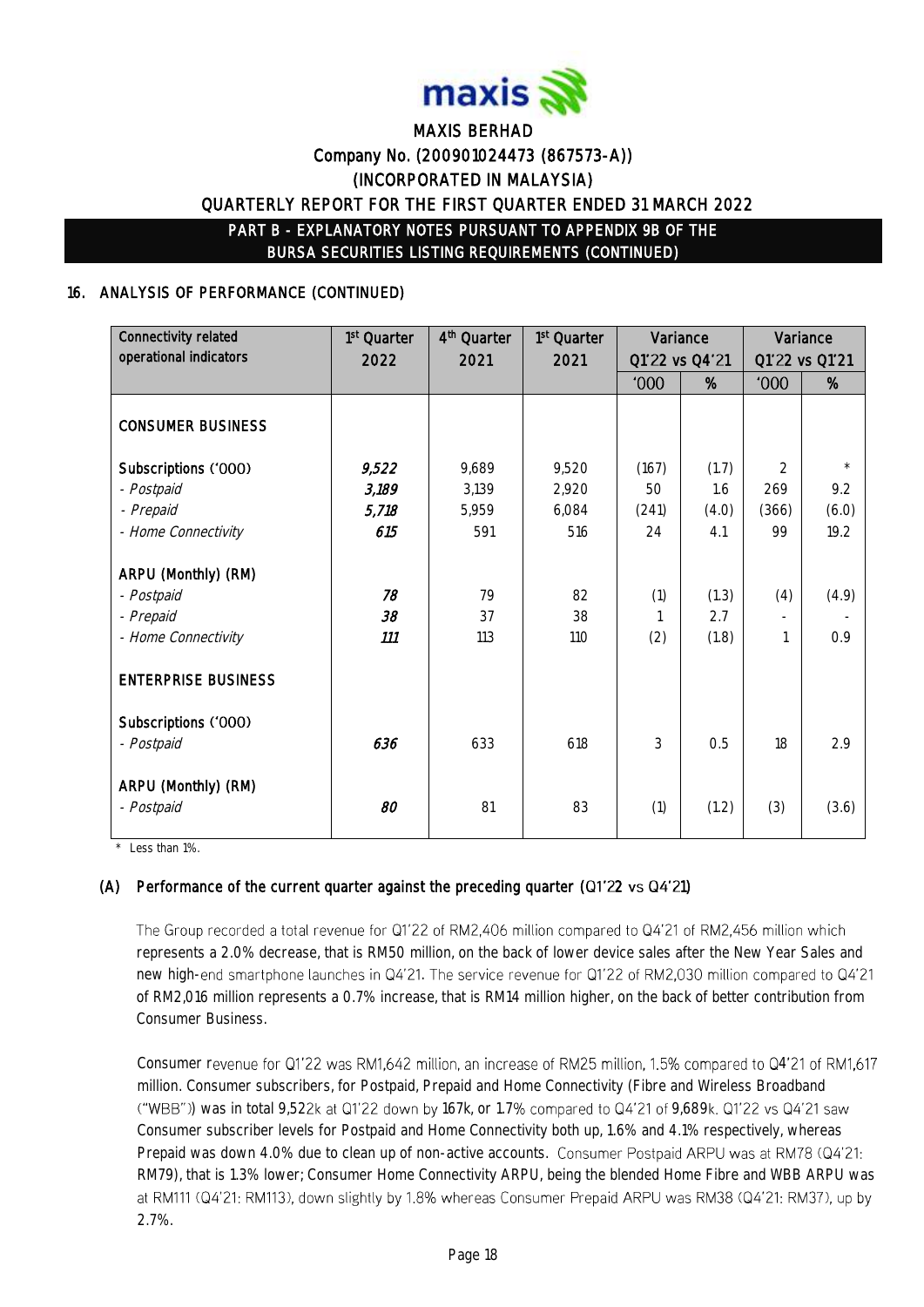

### 16. ANALYSIS OF PERFORMANCE (CONTINUED)

### (A) Performance of the current quarter against the preceding quarter ( $Q1'22$  vs  $Q4'21$ ) (continued)

Enterprise Revenue for Q1'22 was RM388 million, a decrease of RM11 million, or 2.8% compared to Q4'21 of RM399 million due to the billing profile to customers including one-time charges in  $Q4'21$ .

The Group retained its network superiority in 4G LTE, delivering download speed of more than 5 Mbps for 88% of the time in key market centres on a comparable peer basis, and achieving 93% population coverage. Both these factors are key differentiators for digital lifestyle seekers and supports the execution of Maxis' converged services strategy for Consumer Business and Enterprise Business.

EBITDA for Q1'22 decreased slightly by 0.2% that is down by RM2 million to RM930 million (Q4'21: RM932 million). The EBITDA margin on service revenue decreased to 45.8% (Q4'21: 46.2%).

The Group reported for Q1'22 a net profit of RM298 million, an increase of RM9 million, that is up 3.1% compared to RM289 million in Q4'21.

Capex for the current quarter Q1'22 was RM171 million (Q4'21: RM597 million), in-line with our normal phasing of capex which is lower at the start of the financial year.

Operating free cash flow for Q1'22 decreased by RM704 million that is 59.3% to RM484 million (Q4'21: RM1.188 million) mainly due to higher payments, in the quarter, of regulatory compliance costs and capex that was incurred in Q4'21.

### (B) Performance of the current quarter/year-to-date ("YTD") against the preceding year corresponding quarter/YTD (Q1/YTD 2022 versus Q1/YTD 2021)

The Group recorded a total revenue for Q1'22 of RM2,406 million compared to corresponding Q1'21 of RM2,240 million which represents a 7.4% increase, that is RM166 million. The service revenue for Q1'22 of RM2,030 million compared to corresponding period of Q1'21 of RM1,971 million which represents a 3.0% increase, that is RM59 million, on the back of better contribution from Postpaid, Home Connectivity and Enterprise Business. As compared to Q1'21, all economic sectors in Malaysia were reopened in Q1'22 when movement restrictions were fully lifted in January 2022.

Consumer revenue for Q1'22 was RM1,642 million, an increase of RM39 million, or 2.4% compared to Q1'21 of RM1,603 million. Consumer subscribers, for Postpaid, Prepaid and Home Connectivity was in total 9,522k at Q1'22 up 2k, compared to Q1'21 of 9,520k. The Group is proud of its steady Home Connectivity growth, adding 99k, that is 19.2% to 615k for Q1'22 compared to 516k for Q1'21.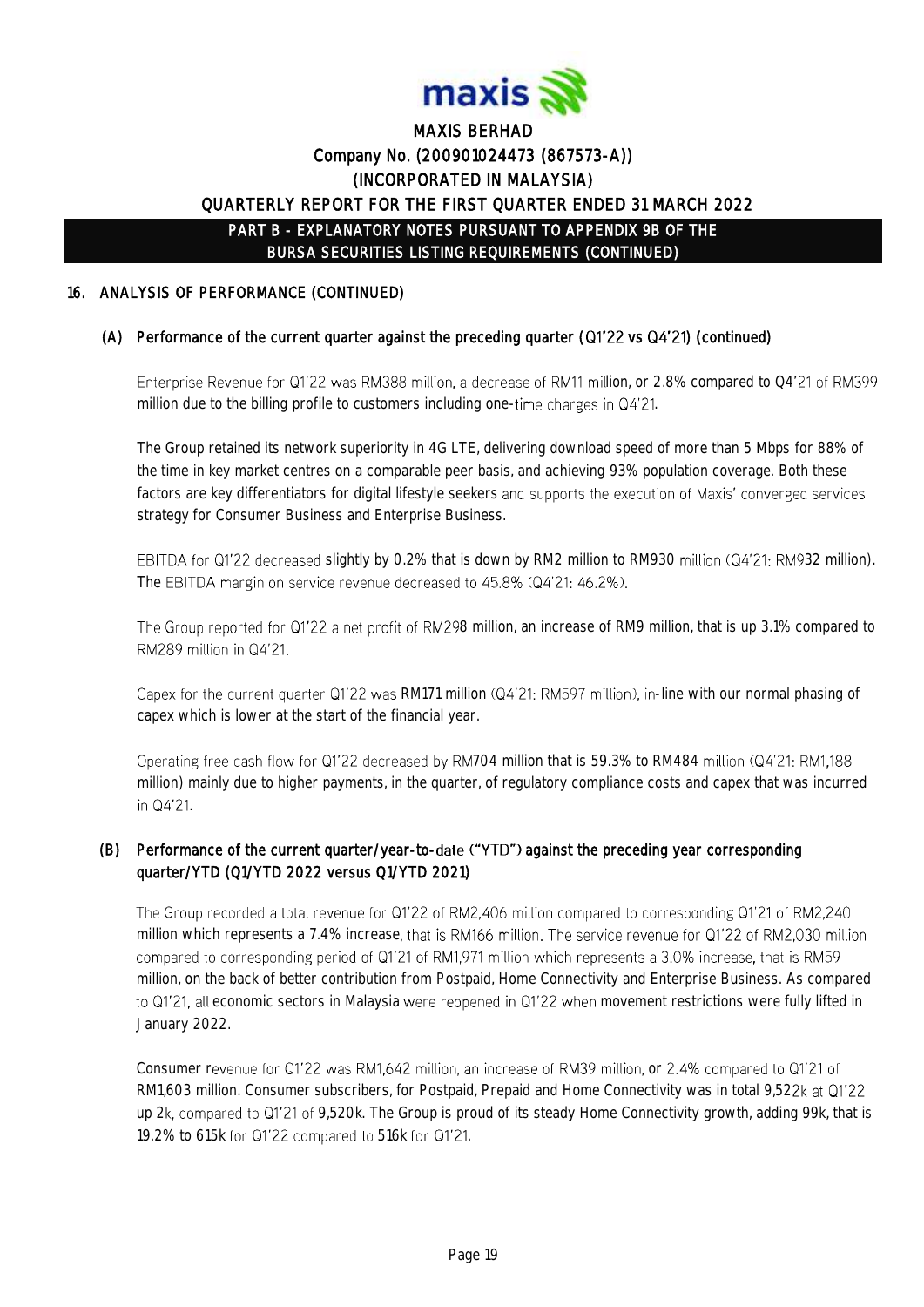

### 16. ANALYSIS OF PERFORMANCE (CONTINUED)

### (B) Performance of the current quarter/year-to-date ("YTD") against the preceding year corresponding quarter/YTD (Q1/YTD 2022 versus Q1/YTD 2021) (continued)

Enterprise revenue for Q1'22 was RM388 million, an increase of RM20 million, or 5.4% compared to Q1'21 of RM368 million. This is in line with building the foundation for the business and momentum in new business accounts and growing Enterprise postpaid subscribers for Q1'22 of 636k versus Q1'21 of 618k.

The Group continued to lead the market in terms of quality and best digital experience. For Q1'22 we achieved a solid TP-NPS score of 63.

EBITDA was at RM930 million for Q1'22 a decrease of RM31 million, 3.2% compared to Q1'21, mainly due to increased contracted device volume driving device subsidies which will provide consistent revenue over the contract period in the coming months.

Consequently, net profit for Q1'22 was RM298 million, lower by 10.8% that is RM36 million, compared to RM334 million for Q1'21. The decrease in net profit was due to higher depreciation and amortisation charges mainly from the spectrum rights amortisation.

Capex for Q1'22 was RM171 million versus Q1'21 of RM136 million, that is RM35 million or 25.7% higher than the preceding year. The capex focus was on protecting the network performance, rebalancing capacity and supporting the Enterprise Business.

Operating free cash flow for Q1'22 was RM484 million compared to Q1'21 of RM601 million in the preceding year, a decrease of 19.5% that is RM117 million mainly due to payments for higher capex investments that were made in Q4'21.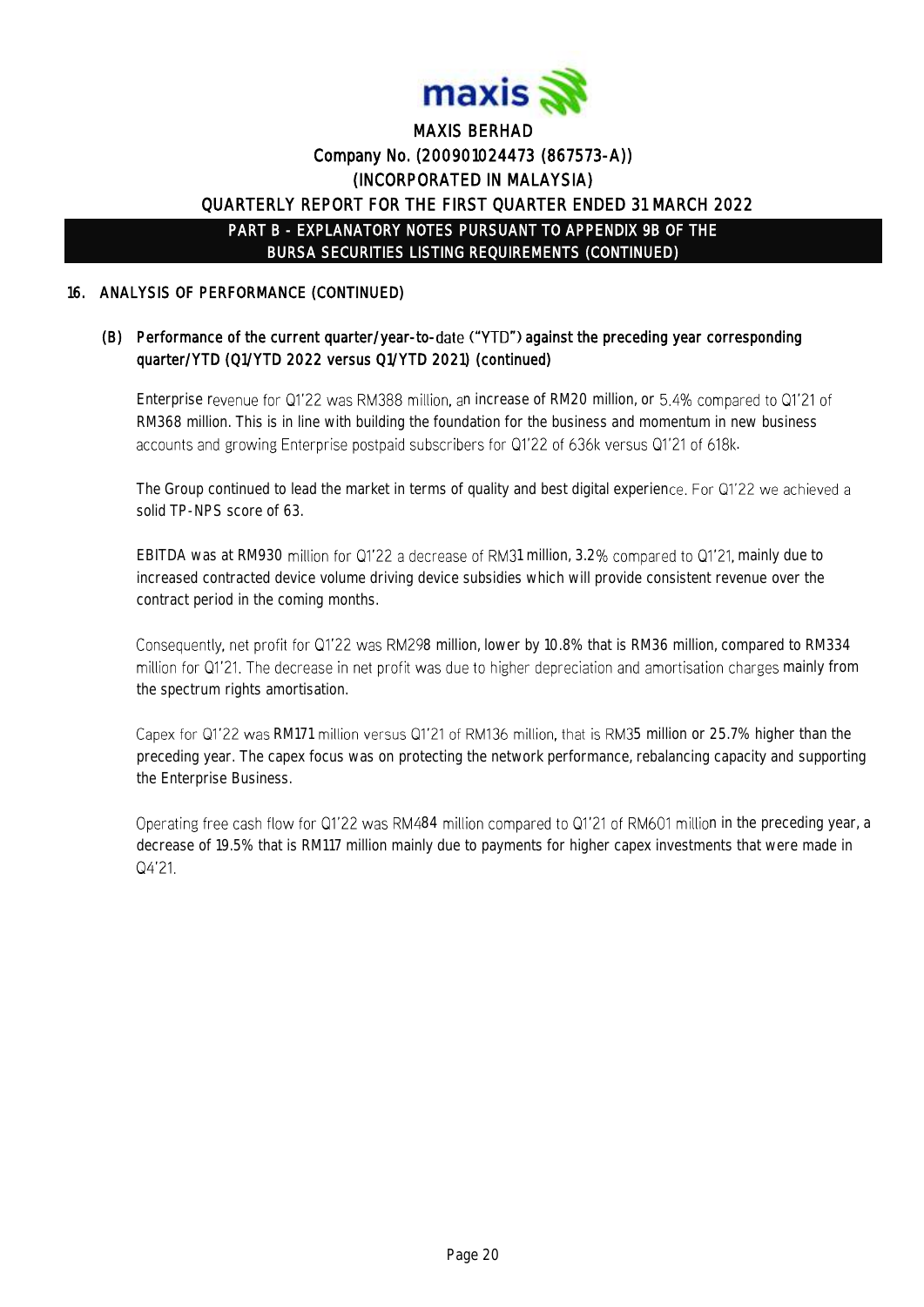

#### 16. ANALYSIS OF PERFORMANCE (CONTINUED)

#### (C) STATEMENT OF FINANCIAL POSITION

| <b>Financial indicators</b>       | AS AT     | AS AT      |
|-----------------------------------|-----------|------------|
| (RM'm unless otherwise indicated) | 31/3/2022 | 31/12/2021 |
| Total assets                      | 22,124    | 22,443     |
| Total equity                      | 6,640     | 6,725      |
| Debt <sup>(1)</sup>               | 9,936     | 10,098     |
| Deposits, cash and bank balances  | (531)     | (1,191)    |
| Net debt                          | 9,405     | 8,907      |
| Net debt-to-EBITDA                | 2.45      | 2.32       |

Note:

(1) Debt includes derivative financial instruments designated for hedging relationship on borrowings.

The net earnings for the current quarter after dividend distribution reduced the Group's equity by RM85 million to RM6.6 billion. Net debt-to-EBITDA increased from 2.32x as at 31 December 2021 to 2.45x as at 31 March 2022 as a result of lower deposits, cash and bank balances.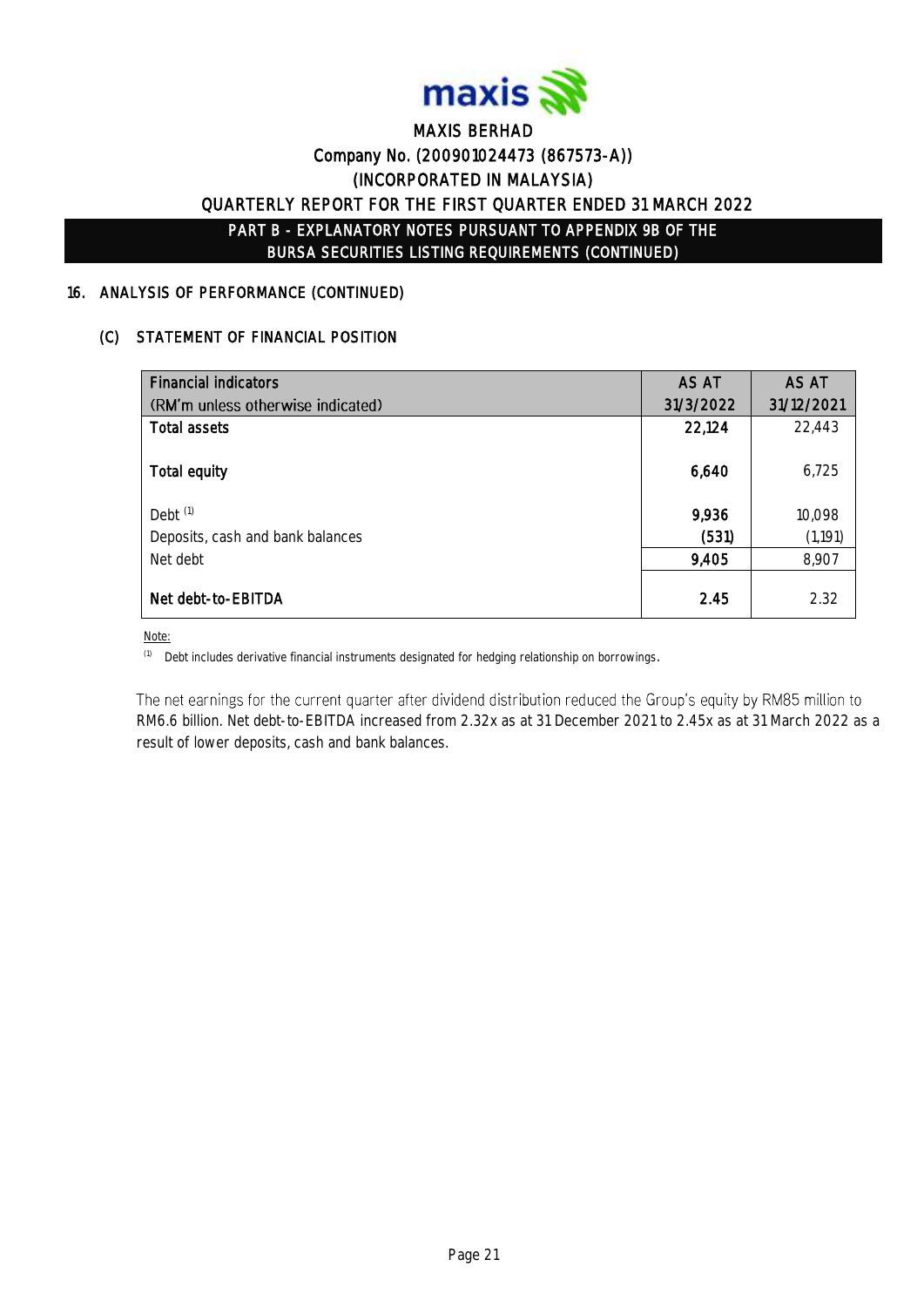

### 17. PROSPECTS FOR THE FINANCIAL YEAR ENDING 31 DECEMBER 2022 ("FY2022")

### FY2022 financial outlook

On 16 March 2022, the Cabinet of the Malaysian Government announced their decision to continue with the 5G Single Wireless Network (SWN) under Digital Nasional Berhad ("DNB"). The Group welcomes this decision together with the announced option for mobile network operators to take up an equity stake in DNB. The Group is engaging with the Ministry of Finance, Ministry of Communications and Multimedia, Malaysian Communications and Multimedia Commission and key industry players on further implementation details of the model, including the proposed shareholding offer and the transaction process. We remain committed to realising the country's digital ambitions and believe in the benefits that 5G will bring. We are also of the view that a successful 5G deployment for Malaysia will be built on the principles of transparency, sustainability and security.

The then Prime Minister of Malaysia in February 2021 unveiled the MyDIGITAL initiative and the Malaysia Digital Economy Blueprint to accelerate the digitalisation of the Malaysian economy. The Group is fully supportive of the objectives of MyDIGITAL and JENDELA and we remain committed to play our part to offer the best 5G innovation and build additional fibre and 4G coverage to benefit the people and businesses in the country with our expertise and resources. This is aligned to our own accelerated strategy of being Malaysia's leading converged solutions provider. However, the commercial 5G launch details remain under industry-wide negotiation and when finalised, could affect our execution approaches, timelines and future financial performance. The Group is assessing the impact based on the information available.

Given the above uncertainties and the potential emergence of a more infectious COVID-19 variant which could temper the recovery of the Malaysian and the global economy, the Group considers it prudent not to disclose a financial outlook for FY2022. The Group is closely monitoring and assessing the impact of equity participation in DNB, 5G commercial launch and COVID-19 and when it becomes appropriate to disclose any material information, this will be made in accordance with the Main Market Listing Requirements.

### Confident in our Convergence Strategy ahead of structural industry changes

Our track record of offering mobile and fibre converged services demonstrates that our convergence strategy is delivering results. Our differentiated network, service, innovative offerings and the resilience of our people have delivered sustainable results. We have increased our market share leadership and continue to expand our offering of converged solutions to individuals, homes and businesses, delivering differentiated and unmatched personalised experience by building upon our:

- critical scale and size in the core mobiles business;
- first market advantage in converged service:
- partnerships with global Information and Communication Technologies solution providers; and
- accredited and motivated talent.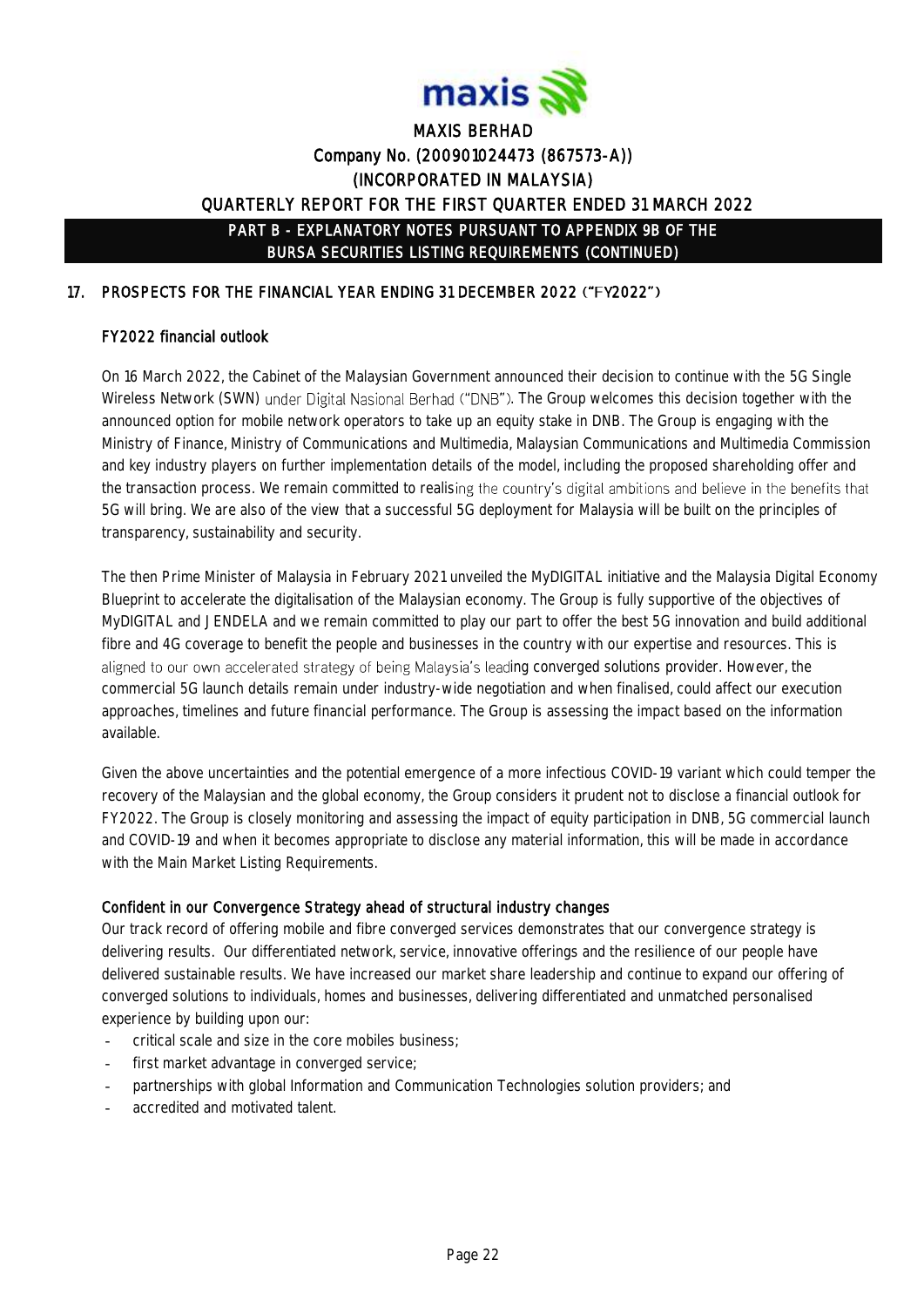

#### 17. PROSPECTS FOR THE FINANCIAL YEAR ENDING 31 DECEMBER 2022 ("FY2022") (CONTINUED)

#### Strong Financial Position

The Group remains in a good financial position to weather the crisis created by the COVID-19 pandemic.

Our balance sheet remains healthy and our funding and liquidity are well positioned. The Group has taken action to protect the safety of its employees, customers, the broader Malaysian economy and its core operations and remains alert to opportunities to strengthen and grow its business during this period of uncertainty.

### 18. PROFIT FORECAST OR PROFIT GUARANTEE

Not applicable as the Group did not publish any profit forecast.

### 19. QUALIFICATION OF PRECEDING AUDITED FINANCIAL STATEMENTS

There was no qualification to the preceding audited financial statements for the financial year ended 31 December 2021.

#### 20. PROFIT BEFORE TAX

The following items have been charged/(credited) in arriving at the profit before tax:

|                                           | <b>INDIVIDUAL QUARTER</b> |              |               | <b>CUMULATIVE QUARTER</b> |
|-------------------------------------------|---------------------------|--------------|---------------|---------------------------|
|                                           | <b>QUARTER</b>            | QUARTER      | <b>PERIOD</b> | PERIOD                    |
|                                           | <b>ENDED</b>              | <b>ENDED</b> | <b>ENDED</b>  | <b>ENDED</b>              |
|                                           | 31/3/2022                 | 31/3/2021    | 31/3/2022     | 31/3/2021                 |
|                                           | RM'm                      | RM'm         | RM'm          | RM'm                      |
| Fair value gains on forward foreign       |                           |              |               |                           |
| exchange contracts                        | (1)                       | (*)          | (1)           | ⁄*`                       |
| Losses on foreign exchange (net)          |                           | 3            |               |                           |
| Property, plant and equipment:            |                           |              |               |                           |
| - (gains)/losses on disposal              | (*)                       | $\star$      | (*`           | $\star$                   |
| - (reversal)/impairment losses/write-offs | (2)                       | 3            | (2)           |                           |
|                                           |                           |              |               |                           |

\* Less than RM1 million.

Other than as presented in the statements of profit or loss and as disclosed above, there were no material gains/losses on disposal of quoted and unquoted investments or properties and other exceptional items for the current quarter ended 31 March 2022.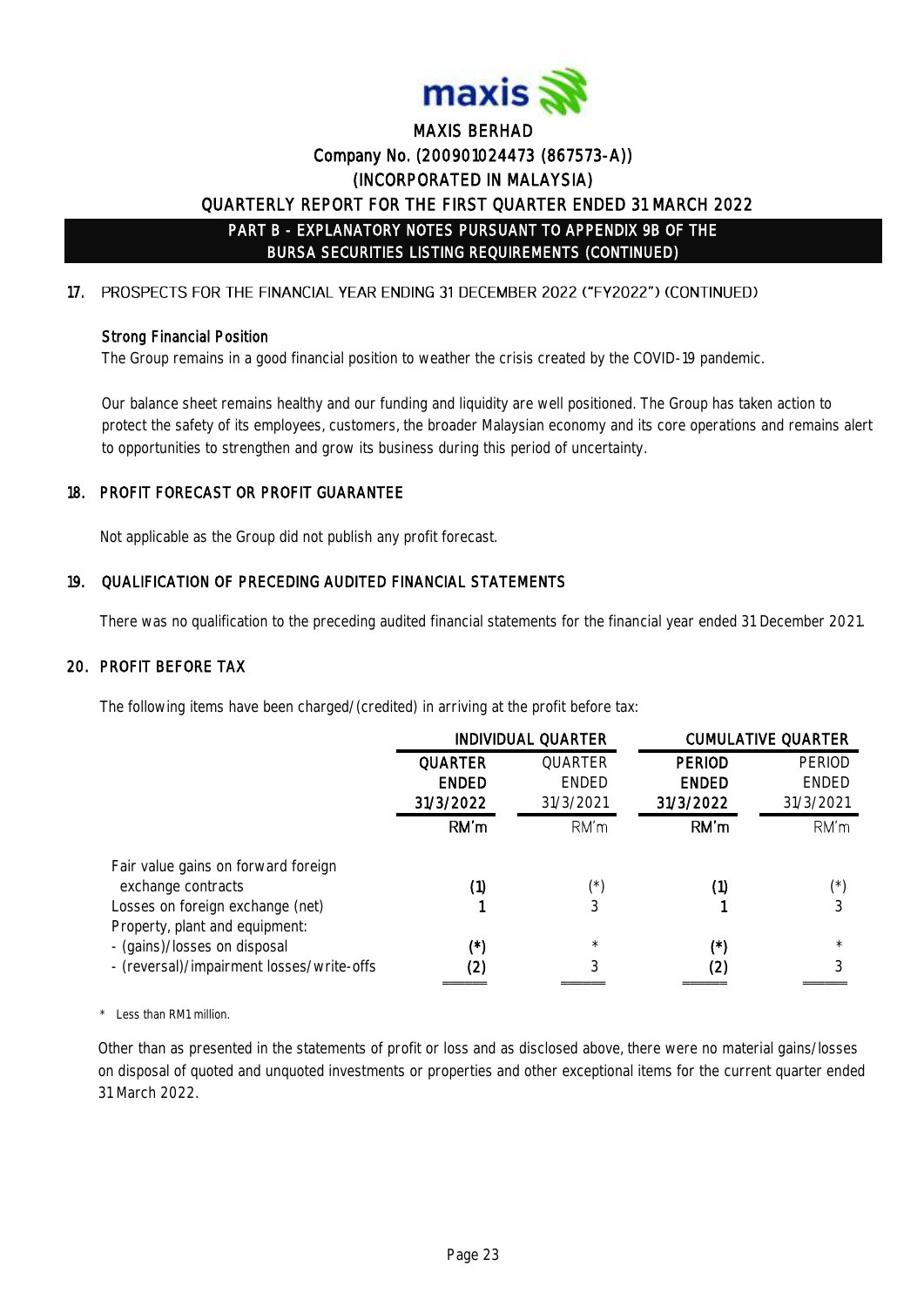

### 21. TAX EXPENSES

|                                                        |                | INDIVIDUAL QUARTER |               | <b>CUMULATIVE QUARTER</b> |
|--------------------------------------------------------|----------------|--------------------|---------------|---------------------------|
|                                                        | <b>QUARTER</b> | QUARTER            | <b>PERIOD</b> | <b>PERIOD</b>             |
|                                                        | <b>ENDED</b>   | <b>ENDED</b>       | <b>ENDED</b>  | <b>ENDED</b>              |
|                                                        | 31/3/2022      | 31/3/2021          | 31/3/2022     | 31/3/2021                 |
|                                                        | RM'm           | RM'm               | RM'm          | RM'm                      |
| Current tax<br>Deferred tax:                           | 119            | 108                | 119           | 108                       |
| - origination and reversal of temporary<br>differences | 15             | 11                 | 15            |                           |
| Total                                                  | 134            | 119                | 134           | 119                       |

The Group's effective tax rate for the current quarter was 31.0% mainly due to the one-off increase in corporate tax rate to 33% on chargeable income that exceeds RM100 million for year of assessment 2022.

#### 22. STATUS OF CORPORATE PROPOSALS ANNOUNCED

There were no corporate proposals announced but not completed as at the date of this report.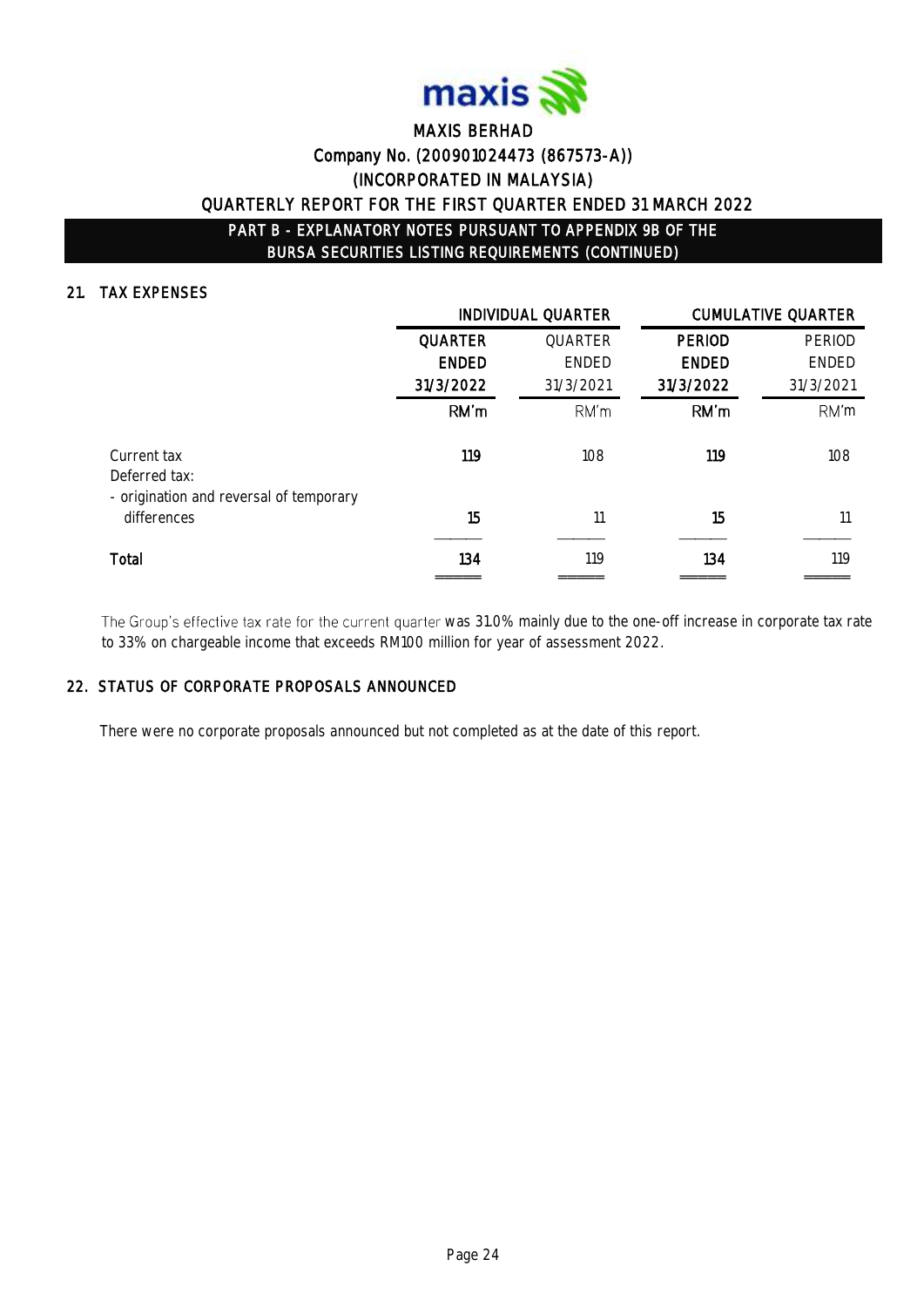

#### 23. BORROWINGS

|                                                       |                    | AS AT 31 MARCH 2022 |              |                    | AS AT 31 DECEMBER 2021 |              |
|-------------------------------------------------------|--------------------|---------------------|--------------|--------------------|------------------------|--------------|
|                                                       |                    | NON-                |              |                    | NON-                   |              |
|                                                       | <b>CURRENT</b>     | <b>CURRENT</b>      |              | <b>CURRENT</b>     | <b>CURRENT</b>         |              |
|                                                       | <b>LIABILITIES</b> | <b>LIABILITIES</b>  | <b>TOTAL</b> | <b>LIABILITIES</b> | <b>LIABILITIES</b>     | <b>TOTAL</b> |
| RM denominated                                        | RM'm               | RM'm                | RM'm         | RM'm               | RM'm                   | RM'm         |
| Secured                                               |                    |                     |              |                    |                        |              |
| Lease liabilities                                     | 268                | 1,743               | 2,011        | 262                | 1,762                  | 2,024        |
|                                                       |                    |                     |              |                    |                        |              |
| <b>Unsecured</b>                                      |                    |                     |              |                    |                        |              |
| Term loans <sup>(1)</sup>                             | 500                | 593                 | 1,093        | 500                | 593                    | 1,093        |
| Commodity Murabahah                                   |                    |                     |              |                    |                        |              |
| Term Financing                                        |                    | 1,943               | 1,943        |                    | 1,943                  | 1,943        |
| <b>Islamic Medium</b>                                 |                    |                     |              |                    |                        |              |
| <b>Term Notes</b>                                     |                    | 4,384               | 4,384        | 1,272              | 3,259                  | 4,531        |
| <b>Business Financing-i</b>                           |                    | 499                 | 499          |                    | 499                    | 499          |
|                                                       | 768                | 9,162               | 9,930        | 2,034              | 8,056                  | 10,090       |
|                                                       |                    |                     |              |                    |                        |              |
| Excluding lease liabilities:                          |                    |                     |              |                    |                        |              |
| - weighted average interest rate                      |                    | 3.61%               |              |                    | 3.76%                  |              |
| - proportion of borrowings between fixed and floating |                    |                     |              |                    |                        |              |
| interest rates                                        |                    |                     | 61%: 39%     |                    |                        | 62%:38%      |
|                                                       |                    |                     |              |                    |                        |              |

Note:

 $(1)$  Partially hedged using Interest Rate Swap ("IRS") as disclosed in Note 24.

Material changes to borrowings for the three months ended 31 March 2022 are disclosed in Note 6.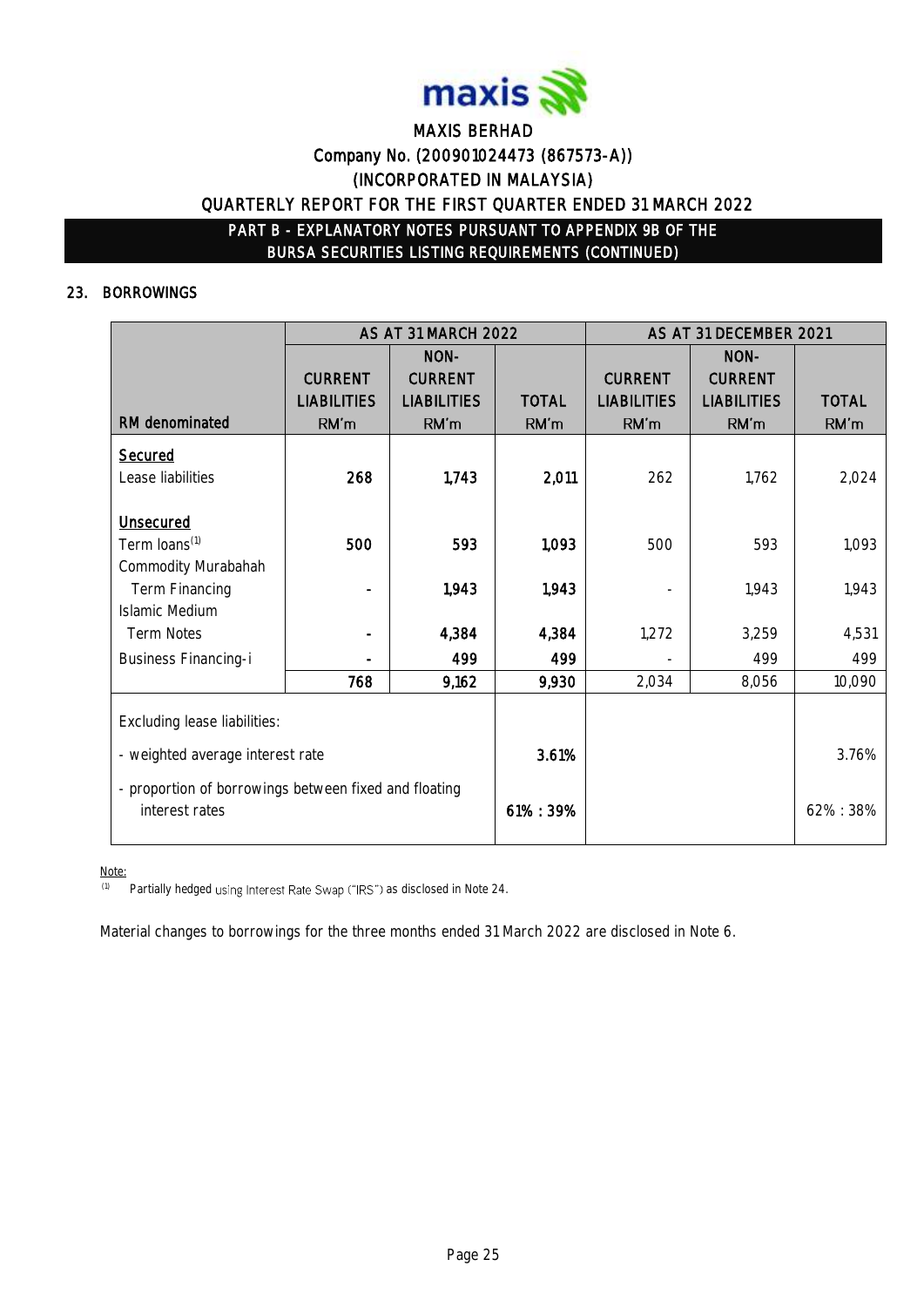

#### 24. DERIVATIVE FINANCIAL INSTRUMENTS

#### (a) Details of derivative financial instruments outstanding as at 31 March 2022 are set out below:

|                                                                                                                                      | CONTRACT/             |                       |
|--------------------------------------------------------------------------------------------------------------------------------------|-----------------------|-----------------------|
| TYPE OF DERIVATIVE                                                                                                                   | <b>NOTIONAL VALUE</b> | <b>FAIR VALUE</b>     |
| <b>Current assets</b><br>Derivatives designated in hedging relationship (cash flow<br>hedge):<br>Forward foreign exchange contracts: | RM'm                  | RM'm                  |
| - less than one year                                                                                                                 | 57                    | $\star$               |
| Derivatives not designated in hedging relationship:                                                                                  |                       |                       |
| Forward foreign exchange contracts:<br>- less than one year                                                                          | 21<br>78              | $\star$<br>$\star$    |
| <b>Current liabilities</b><br>Derivatives designated in hedging relationship (cash flow<br>hedge):                                   |                       |                       |
| IRS:<br>- less than one year                                                                                                         | 500                   | (6)                   |
| Forward foreign exchange contracts:<br>- less than one year                                                                          | 54                    | $(\dot{r})$           |
| Derivatives not designated in hedging relationship:                                                                                  |                       |                       |
| Forward foreign exchange contracts:<br>- less than one year                                                                          | 20                    | $(\dot{\phantom{a}})$ |
|                                                                                                                                      | 574                   | (6)                   |
|                                                                                                                                      | 652                   | (6)                   |

\* Less than RM1 million.

There have been no changes since the end of the previous financial year ended 31 December 2021 in respect of the following:

- (i) the market risk and credit risk associated with the derivatives;
- (ii) the cash requirements of the derivatives;
- (iii) the policies in place for mitigating or controlling the risks associated with the derivatives; and
- (iv) the related accounting policies.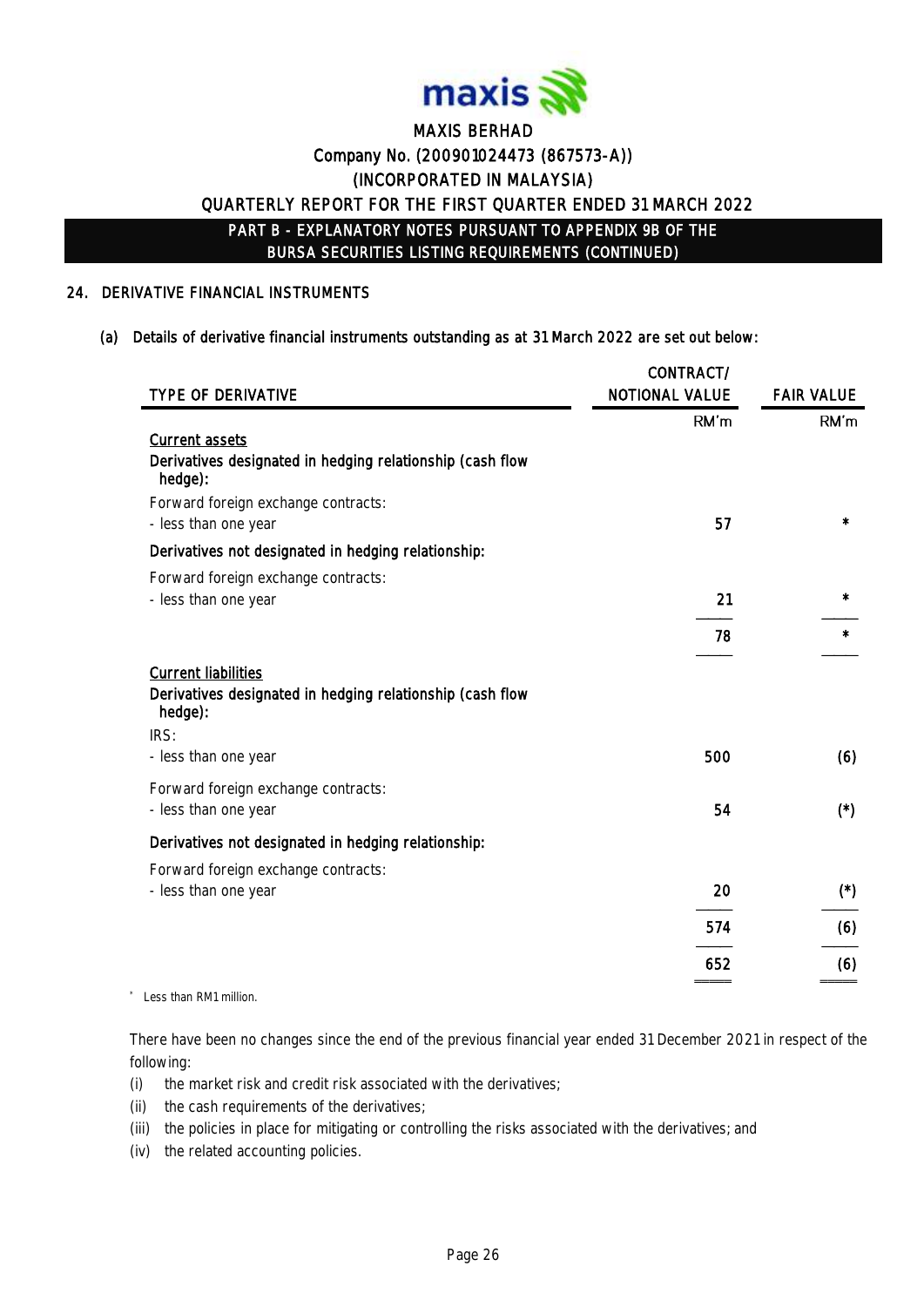

### 24. DERIVATIVE FINANCIAL INSTRUMENTS (CONTINUED)

#### (b) Gains/losses arising from fair value changes of financial liabilities

The Group determines the fair values of the derivative financial instruments relating to the IRS and forward foreign exchange contracts using a valuation technique which utilises data from recognised financial information sources. Assumptions are based on market conditions existing at each reporting date. The fair value of the IRS contract is calculated as the present value of estimated future cash flow using an appropriate market-based yield curve. The fair values of forward foreign exchange contracts are determined using the forward exchange rates as at each reporting date.

### 25. RECEIVABLES, DEPOSITS AND PREPAYMENTS

|                                           | AS AT<br>31/3/2022 | AS AT<br>31/12/2021 |
|-------------------------------------------|--------------------|---------------------|
|                                           | RM'm               | RM'm                |
| Non-current assets                        |                    |                     |
| At net of impairment:                     |                    |                     |
| Trade receivables                         | 198                | 137                 |
| Finance lease receivables                 | $\star$            | $\star$             |
| Contract assets                           | 59                 | 63                  |
| Deposits                                  | 151                |                     |
| Prepayments                               | 597                | 601                 |
| Contract cost assets, net of amortisation | 123                | 114                 |
|                                           | 1,128              | 915                 |
| Current assets                            |                    |                     |
| At net of impairment:                     |                    |                     |
| Trade receivables                         | 915                | 879                 |
| Other receivables and deposit<br>-        | 301                | 346                 |
| Finance lease receivables<br>-            | 6                  | 9                   |
| Contract assets<br>L,                     | 210                | 203                 |
| Prepayments                               | 237                | 204                 |
| Contract cost assets, net of amortisation | 163                | 166                 |
|                                           | 1,832              | 1,807               |
|                                           | 2,960              | 2,722               |
|                                           |                    |                     |

\* Less than RM1 million.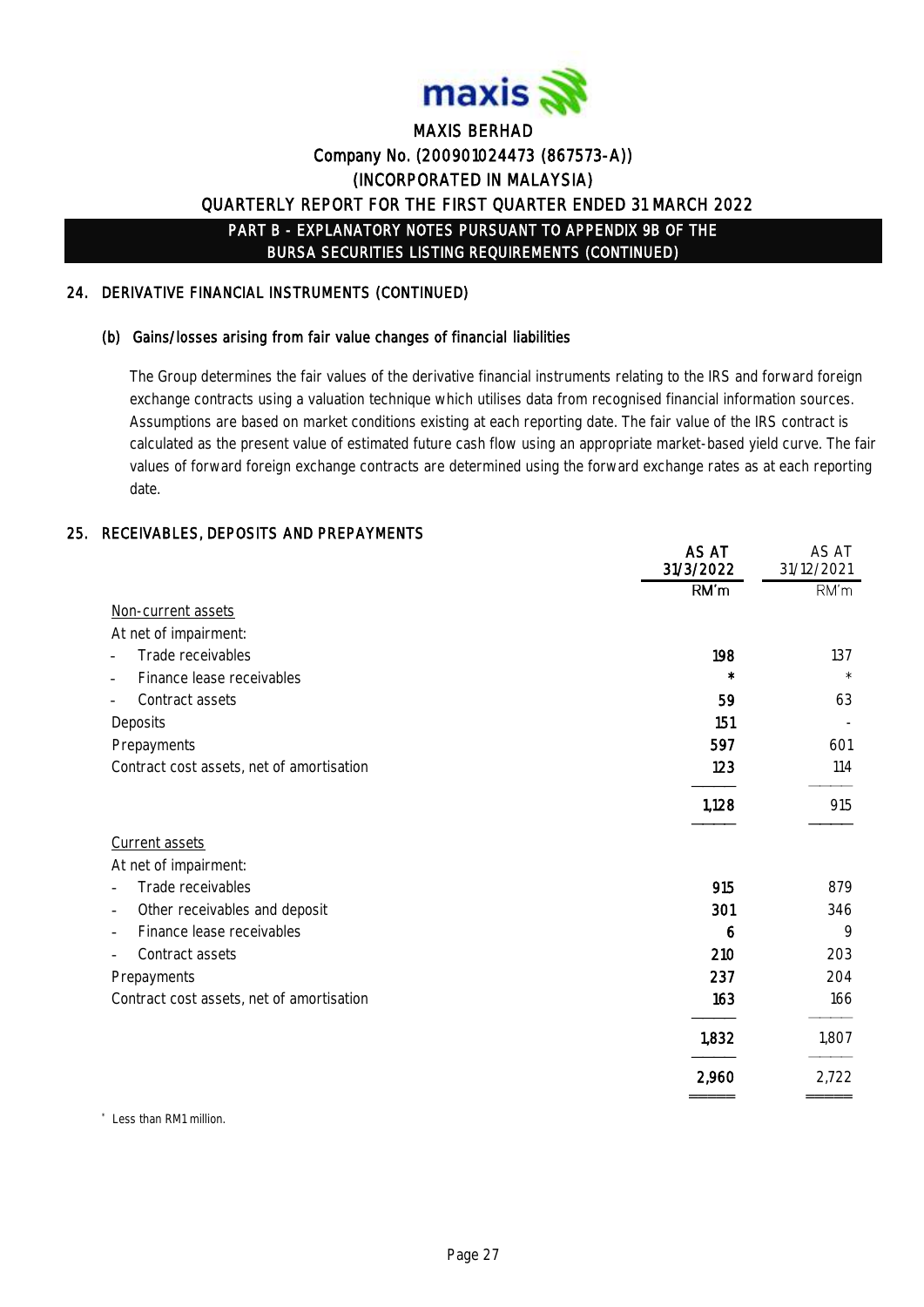

### 25. RECEIVABLES, DEPOSITS AND PREPAYMENTS (CONTINUED)

The Group's credit policy provides trade receivables with credit periods of up to 120 days. In addition, selected eligible customers are allowed to purchase devices on monthly installment scheme up to 36 months under bundled contracts.

The ageing analysis of the Group's gross trade receivables as at 31 March 2022 is as follows:

| RM'm  |
|-------|
| 994   |
| 175   |
| 63    |
| 1,232 |
|       |

### 26. MATERIAL LITIGATION

There is no material litigation as at the date of this report.

### 27. DIVIDENDS

The Board of Directors has declared a first interim single-tier tax-exempt dividend of 5 sen per ordinary share in respect of the financial year ending 31 December 2022, to be paid on 30 June 2022. The entitlement date for the dividend payment is 31 May 2022.

A depositor shall qualify for entitlement to the dividend only in respect of:

- (i) shares transferred to the depositor's securities account before 4.30 pm on 31 May 2022 in respect of transfers; and
- (ii) shares bought on Bursa Malaysia Securities Berhad on a cum entitlement basis according to the Rules of Bursa Malaysia Securities Berhad.

The total dividends declared for the three months ended 31 March 2022 is 5 sen per ordinary share (2021: 4.0 sen).